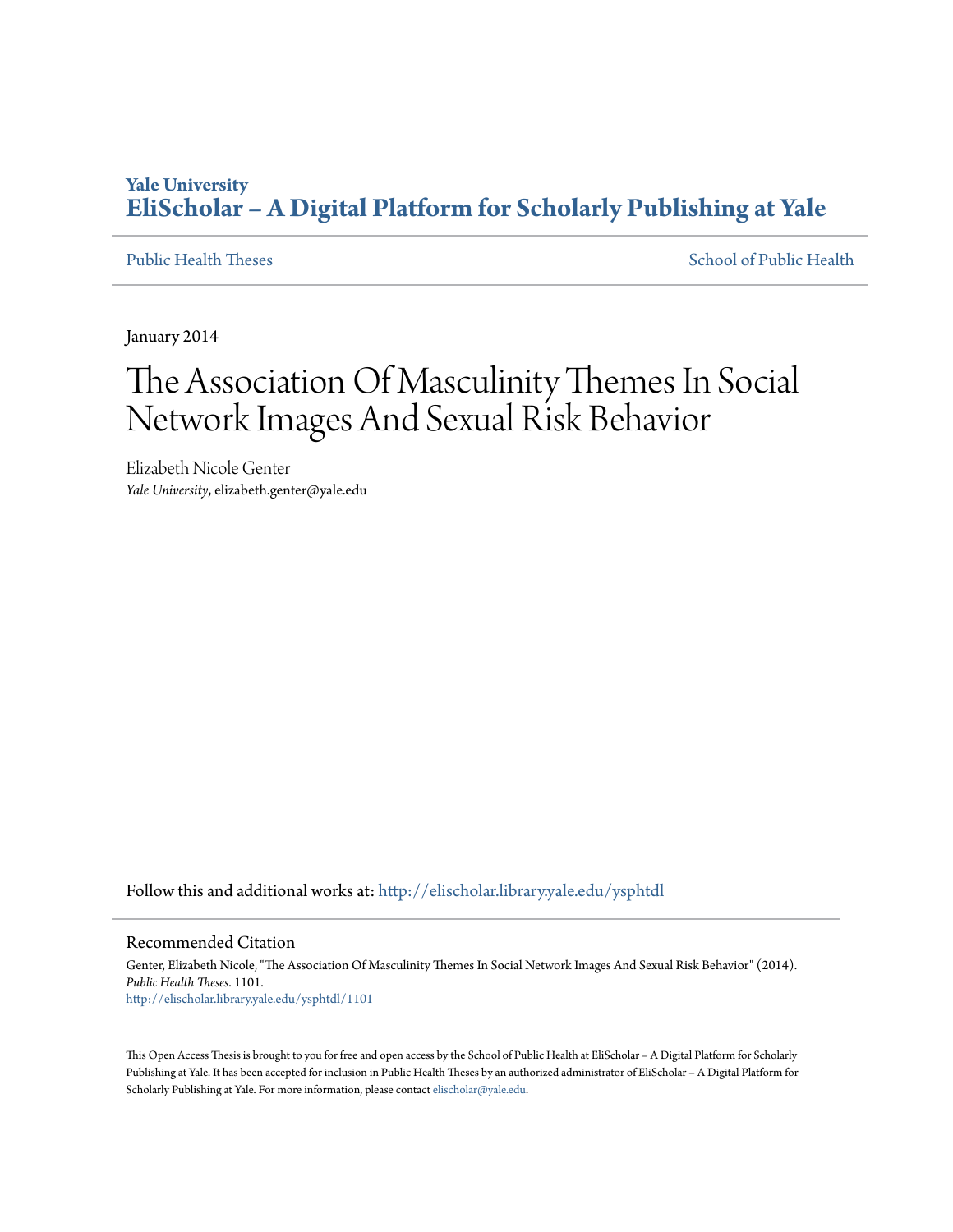The Association of Masculinity Themes in Social Network Images and Sexual Risk Behavior

Elizabeth N. Genter

Yale School of Public Health

May 1, 2014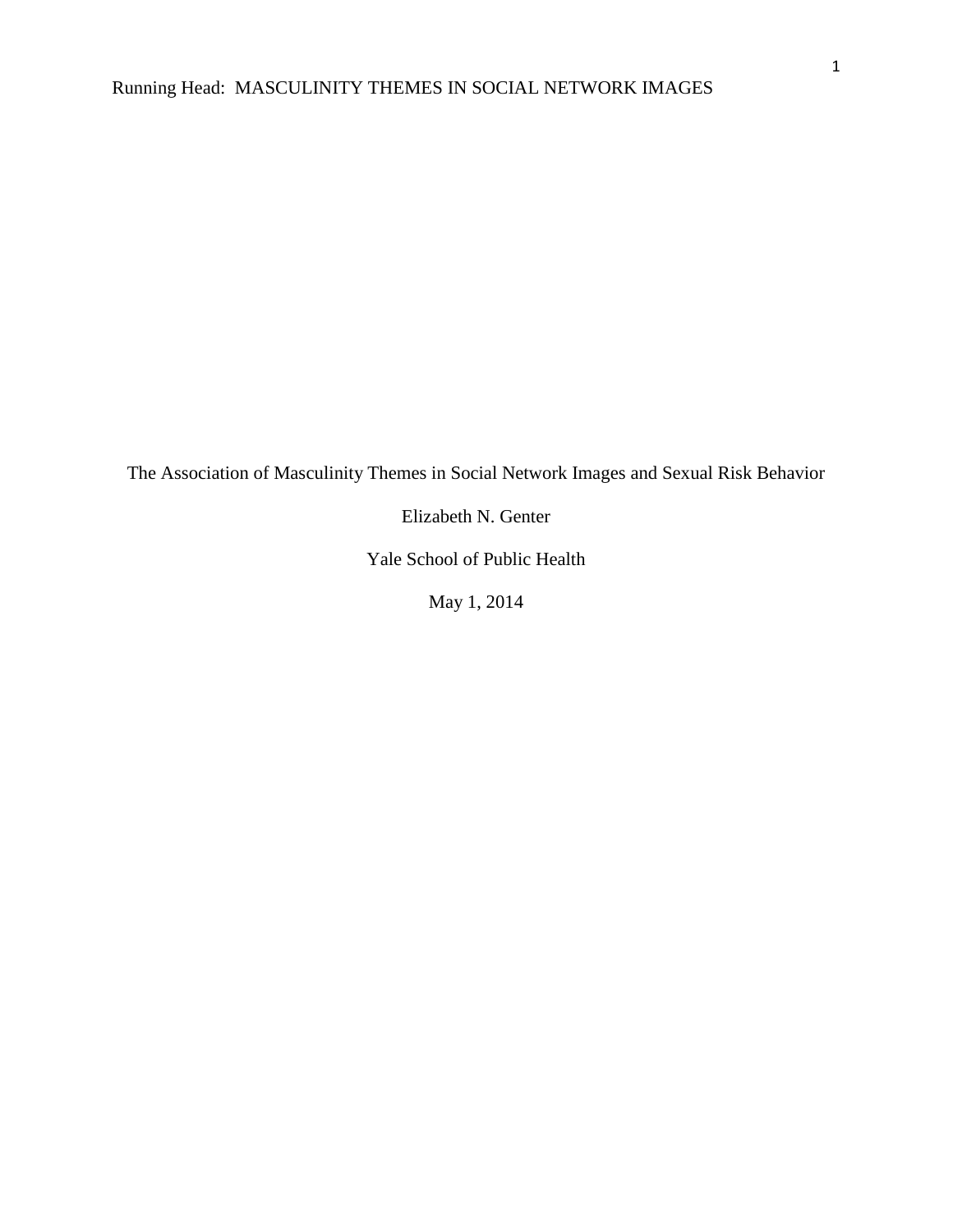#### **Abstract**

In spite of the high prevalence of active users on social networking sites (SNSs), research examining the ways in which online social network interactions are associated with health have been limited (Morgan, et al., 2010). The primary aim of this study was to understand the context in which emerging adult men post masculine themed images and videos on their SNS's and its relationship to sexual risk behavior (e.g. number of sexual partners, concurrency, and condom use) and offline communication about sex with friends (e.g. talking about sex, HIV/STDs, and relationships), by examining the relationship between 902 images and videos posted on Instagram and Twitter that depict themes of masculinity (e.g. misogyny, sex, coolness, toughness, material status, and social status) and self-reported sexual risk behavior among 40 minority emerging adult males. Results indicated that themes of misogyny, sex, and coolness were correlated with a number of sexual risk behaviors and offline communication about sex. Positive correlations were found between current number of sexual partners and themes of misogyny (r=.40, p=.014) and coolness (r=.35, p=.037); concurrent partners and themes of misogyny ( $r=-.45$ ,  $p=.006$ ) and sex ( $r=.36$ ,  $p=.031$ ); offline communication with friends about sex and themes of misogyny  $(r=.46, p=.003)$  and sex  $(r=.39, p=.011)$ ; offline communication with friends about relationships and themes of misogyny ( $r=0.50$ ,  $p=0.01$ ), sex ( $r=0.44$ ,  $p=0.005$ ), and coolness  $(r=0.31, p=0.055)$ ; and offline communication with friends about HIV/STDs and themes of coolness  $(r=.52, p=.001)$ . Negative correlations between condom use with a nonsteady partner and misogyny ( $r=-.45$ ,  $p=.031$ ) and sex ( $r=-.61$ ,  $p=.002$ ) and were also found. In conclusion, the results of this study suggest that images posted on social networking sites are associated with risky sexual behavior and may serve to identify high risk individuals.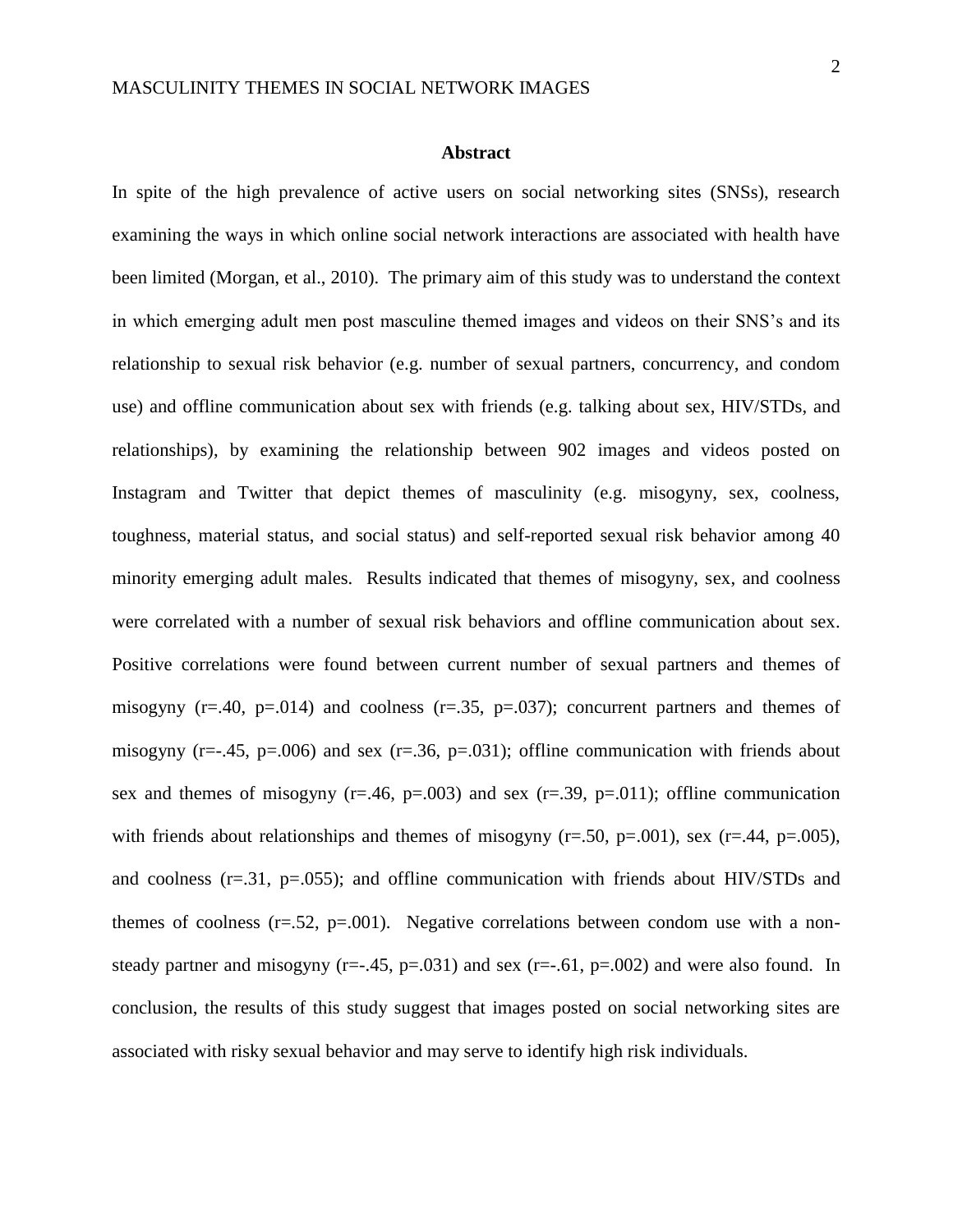Social networking sites (SNSs), like Instagram and Twitter, provide emerging adults a platform to distribute external representations of their internal identities through images and videos – and then "follow" (subscribe to) other users' profiles in turn. Instagram and Twitter have been identified as two of the largest online social networking platforms utilized around the world, and their adoption has been particularly high among younger adults and African Americans (Duggan & Smith, 2014). In early 2014, Instagram reported 200 million active monthly users, 1.6 billion "likes" daily, and an average of 60 million photos shared daily. Similarly, Twitter reported 230 million users that contributed to 500 million tweets per day. SNSs are deeply embedded in their users' daily lives by providing opportunities for individuals to strengthen their offline social networks by connecting online when face-to-face interactions are not feasible (Boyd & Ellison, 2007; Ellison et al., 2007; Subrahmanyam et al., 2008). In spite of the high prevalence of active users, research examining the ways in which online social network interactions are associated with health have been limited (Morgan, et al., 2010). Previous research that has assessed attitudes, beliefs, and behaviors that individuals post online rely on self-reported online activity, which is subject to reporting and recall bias. Furthermore, key psychosocial factors related to sexual risk behavior, such as masculinity, have not yet been examined.

#### **Masculinity and Sexual Risk**

Young adults ages 15-25 account for half of the 20 million new sexually transmitted infections (STIs) that occur in the United States each year (Centers for Disease Control [CDC], 2013), and make up a large proportion of membership on SNSs (Duggan & Smith, 2014). African Americans are also disproportionately affected by STIs, and are twice as likely to have an Instagram or Twitter account compared to Whites (Duggan & Smith, 2014). The overall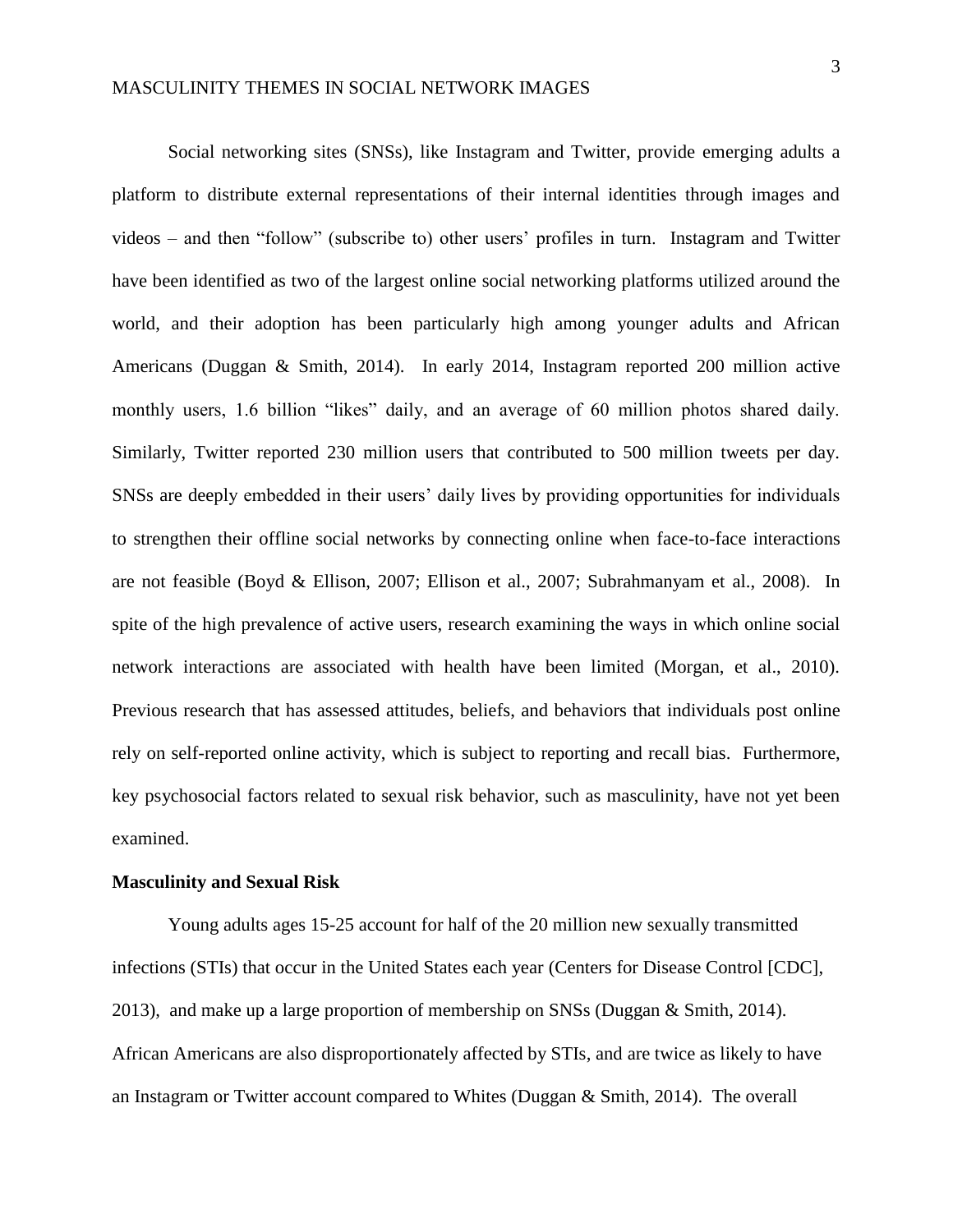incidence rate of HIV in the United States was 15.8 per 100,000, and was 60.4 among African Americans. Additionally, rates of gonorrhea are 22.2 times higher among African American males compared to White males, and rates of Chlamydia are almost 11 times as high (CDC, 2014).

Although men have many privileges that provide them with a social advantage compared to that of women, traditional masculine ideologies result in negative health outcomes for males (Bruch, Berko, & Hasse, 1996). The sociobiological perspective on masculinity states that traditional masculinity's preoccupation with risk taking behaviors is an evolved aspect of male psychology as a result of sexual selection (Wilson & Daly, 1985). Research has shown a strong relationship between masculinity and sexual risk behaviors, such as negative attitudes towards condom use, inconsistent condom use, multiple and concurrent sex partners (Noar & Morokoff, 2002; Peck et al., 1993; Santana et al., 2006; Seal & Ehrhardt, 2004). Consequently, social norms of male behavior in the United States involve the promotion of unhealthy attitudes and behaviors that signify masculinity and demote positive health behaviors that represent femininity. There is a collective effort to reinforce gender roles through differential treatment of girls and boys from birth, social transactions, and institutional influences (Courtenay, 2000a). Research has indicated that men experience greater social pressure to adhere to their gender roles than women; however, they exercise the flexibility to actively construct and reconstruct masculine norms through various shared attitudes and behaviors (Courtenay, 2000b). Traditional masculine ideology among men is developed when cultural norms and expectations about appropriate male behavior from family, peers, and society are internalized (Hall et al., 2012). Although there are slight variations in masculine ideologies among sub populations, there are

4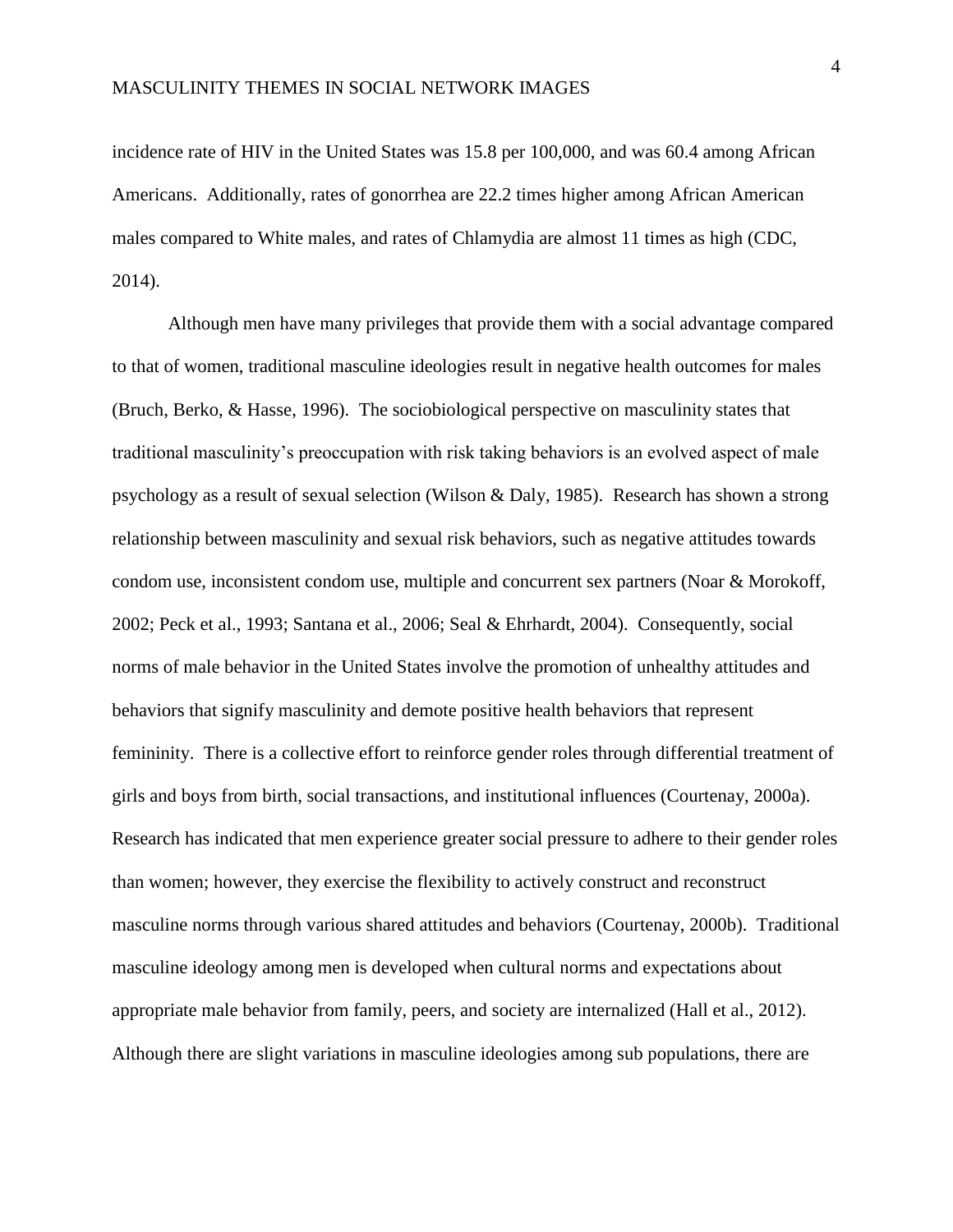common standards and expectations that are associated with the traditional male role in Western societies that center around upholding patriarchy (Levant et al., 2007).

It is important to note that although traditional masculine ideology and the tools used in research to assess it are applicable to most American men, gender roles are exhibited differently depending on the context (Courtenay, 2000a). Specifically, levels of masculine ideology and gender roles differ based on race, class, gender, and age (Hall et al., 2012). For young low income African American males, masculine ideologies are very much interconnected with race and class (Bowleg, 2004). African American males are described as hypersexual and hypermasculine (Hall et al., 2012), and they endorse traditional masculine ideology to a greater degree compared to African American females and Whites (Levant et al. 2007). African American racial identity, racial socialization, and cultural mistrust may be factors that influence men's attitudes and behaviors related to health (Wade, 1998). Researchers have theorized that African American males feel the need to compensate for traditional male roles they are less likely to achieve compared to other races/ethnicities, as a result of both historical and sociocultural experiences. The effects of systematic racism and discrimination have made it difficult for African American men to achieve traditional masculine norms through conventional routes, like employment, and results in hypermasculinity (Wade, 1998). Hypermasculinity among African American men has been found to increase risky sexual behaviors such as multiple sexual partners and a strong aversion to condom use (Hall et al., 2012; Wolfe, 2003). In addition, there is a significant subpopulation of African American males who adopt attitudes towards women that are manipulative and exploitative in regards to sex (Wolfe, 2003).

### **The Present Study**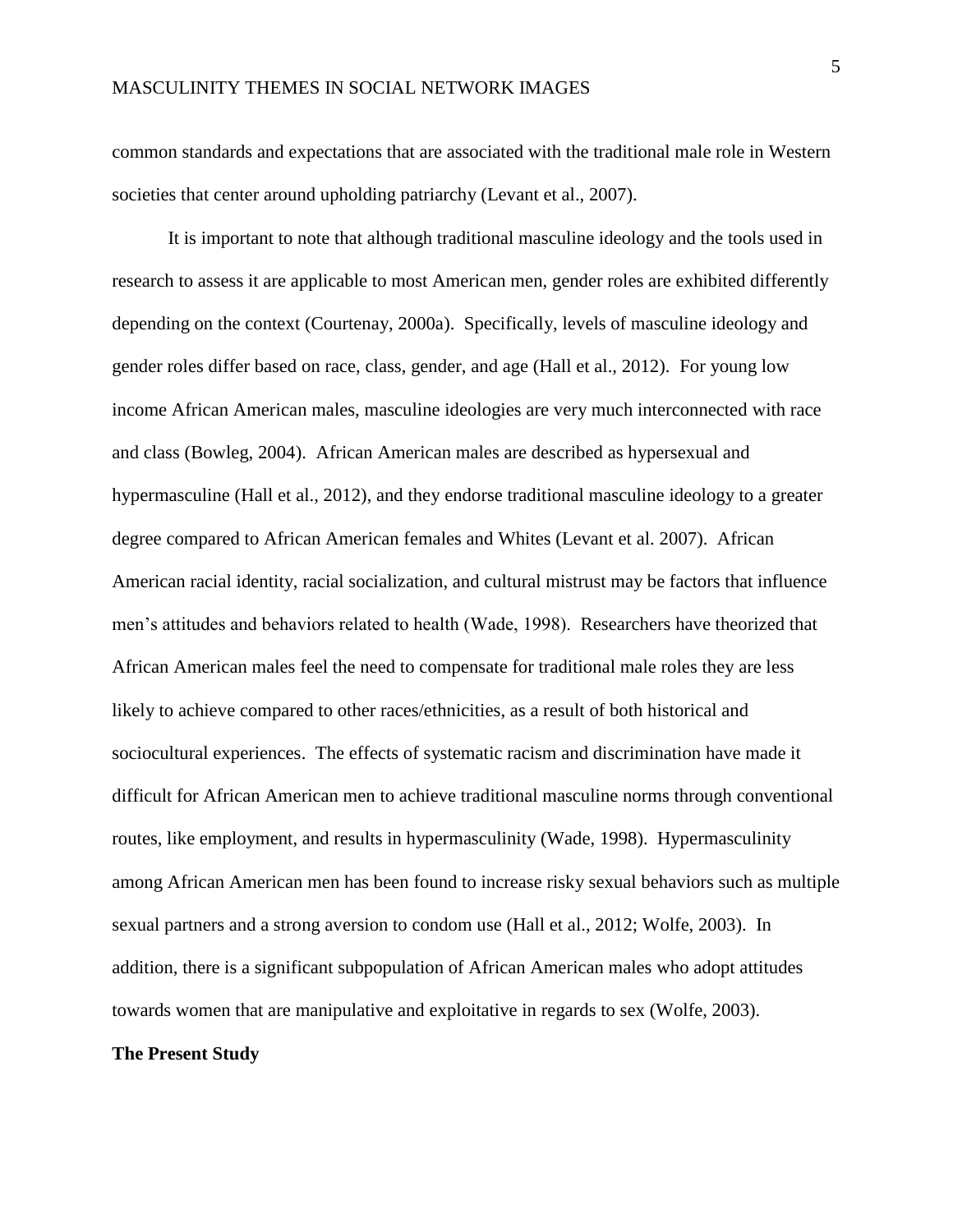Images are especially important both as data and a source of knowledge. They are understood not as mere reproductions of reality but as presentations of reality (Flick, 2014). Themes of masculinity such as misogyny, sex, coolness, toughness, material status, and social status depicted in images and videos posted on SNSs are ubiquitous, however, they have yet to be examined. Investigators assessed participant's realities by collecting and coding images and videos posted on their SNS, which allowed them to draw conclusions about participants' presentations of their everyday lives. The primary aim of this study was to understand the context in which emerging adult men post masculine themed images and videos on their SNS's, and its relationship to sexual risk behavior and offline communication within social networks about sex.

#### **Methods**

#### **Participants**

The sample consisted of 40 emerging adult men participating in a longitudinal study examining social networks, health behaviors, and health outcomes. Utilizing snowball sampling, initial participants were recruited by trained outreach coordinators using a venue-based sampling design to target locations (e.g. barbershops and parks) in three low income areas within New Haven, CT. Subsequent participants were referred by their close friends, who in turn recruited their friends. Participants were eligible for the study if they were: (a) male (b) 18-25 years of age (c) English-speaking (d) identified as heterosexual (e) had an Instagram or Twitter account. The majority of the sample identified as African American (83%), and the mean age of the sample was 20.6 (SD=1.83).

#### **Procedures**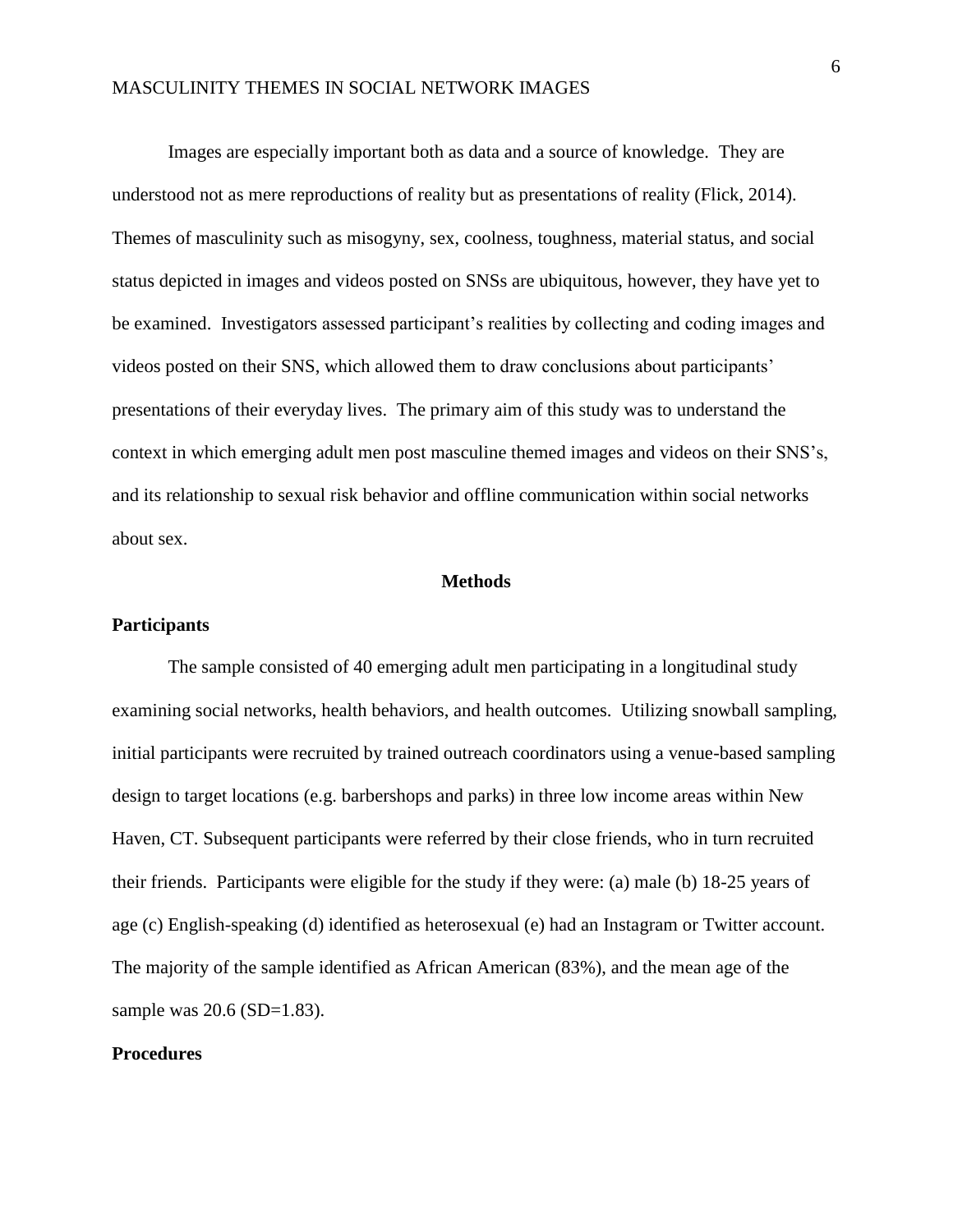All participants were screened for eligibility in person or over the phone by a research assistant, and were then scheduled for an initial baseline interview. During the interview participants were provided a consent form, which they reviewed with the research assistant and signed at their discretion. Participants were asked to accept a "follow" request from a dummy profile account on their personal SNS profile(s). Individual dummy accounts were generated by the study investigators for each study participant to ensure confidentiality. Dummy accounts were assigned a unique pseudonym unrelated to the study (e.g. Johnny B), and did not include any profile text or images which ensured that the generated account could not be associated with the study by persons other than the participant and study investigators.

Participants then completed an Audio Computer-Assisted Self Interview (ACASI) structured survey that collected self-reported data on sexual behaviors, offline communication within their social network, and general demographic characteristics. Participants were compensated \$75 for completing the computer interview and accepting a "follow" request on their SNS profile(s). All procedures were approved by the Yale University Human Investigation committee.

A few months following the initial baseline interview, two trained research assistants concurrently coded one month of images and videos posted after the participant's consent date. An image-video codebook was developed by a research team in consult with an expert in the field to clearly define themes of interest, including the following masculinity themes: misogyny, sex, coolness, toughness, material status, and social status. Additionally, coders recorded the number of "likes" and comments, and noted if the post was an attempt at humor, an internet meme, or if the participant was present in the image or video. Posts that appeared in both a participant's Twitter and Instagram account were only coded once. Image and post captions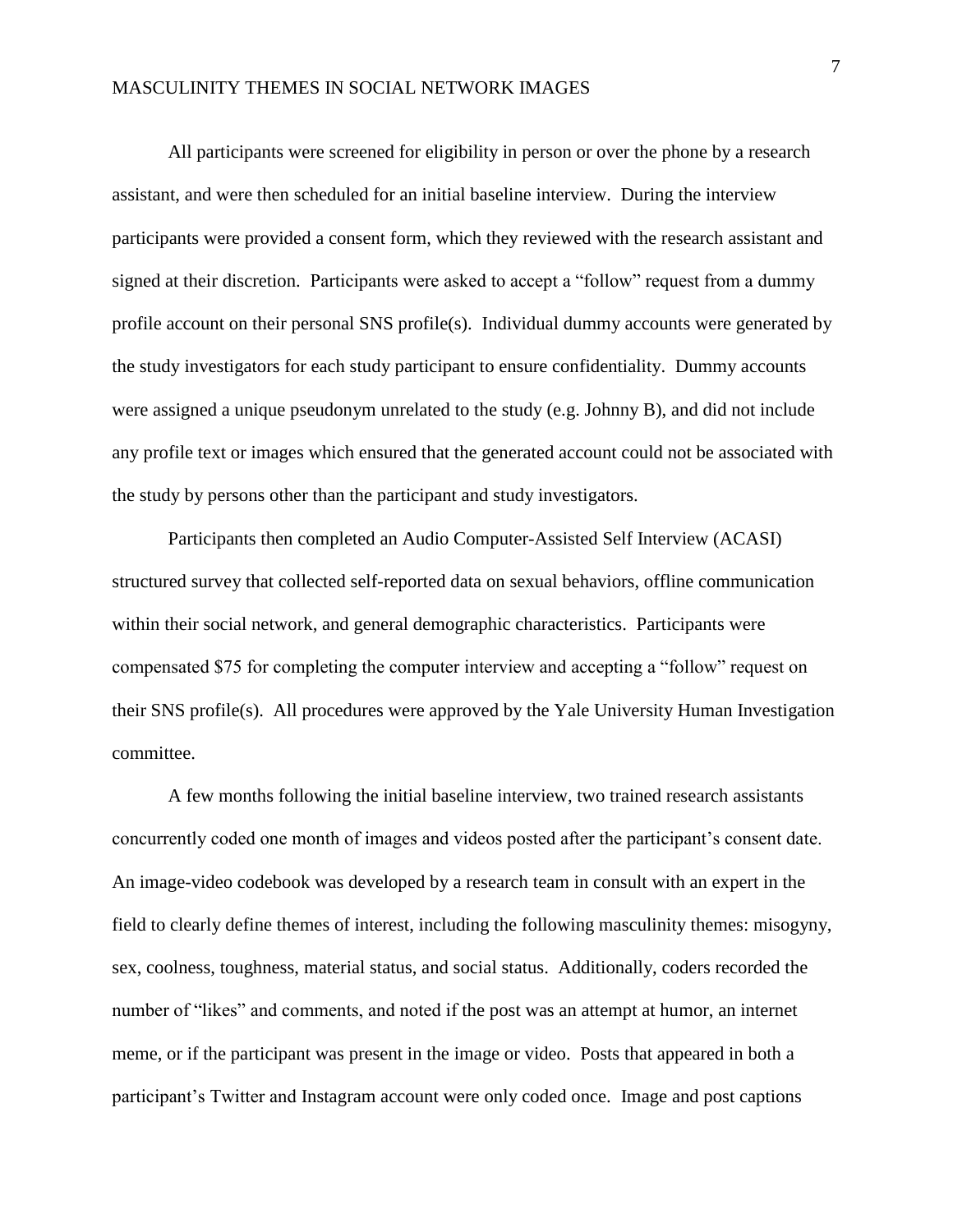were used to code the images, but comments were not. If there were any discrepancies between the two coders, the entire 9-person research team evaluated the image/video to provide a consensus. To assess the validity of the coding, 10% of the images/videos were assessed by a third independent coder. Across all codes, overall agreement between coders was high (95.25% agreement), as was the average correlation of the continuous measures  $(r=0.94)$ , indicating reliability of the coding procedures.

#### **Measures**

**Images and videos.** Images and videos depicting misogyny, sex, coolness, toughness, material status, and social status as a central focus were defined in the image-video codebook, and were coded by trained research assistants. To obtain an overall score for each masculinity code the number of codes across all images/videos were summed for each participant over a one month period following enrollment in the study. Therefore, each masculinity code could range from 0 to the total number of images/video posted for that participant.

- Misogyny was identified as any image objectifying women and/or referring to women in a demining or hateful manner (e.g. hostility or violence towards women) (see *Figure 1*).
- Sex was coded as any depiction of sexual acts (e.g. fondling, vaginal, anal, or oral sex) (see *Figure 2)*.
- Coolness was defined as presenting an image of being confident or hip while having an aloof attitude.
- Toughness was coded as showing physical strength and/or aggressiveness (e.g. flexing muscles, giving the middle finger, or using gang signals).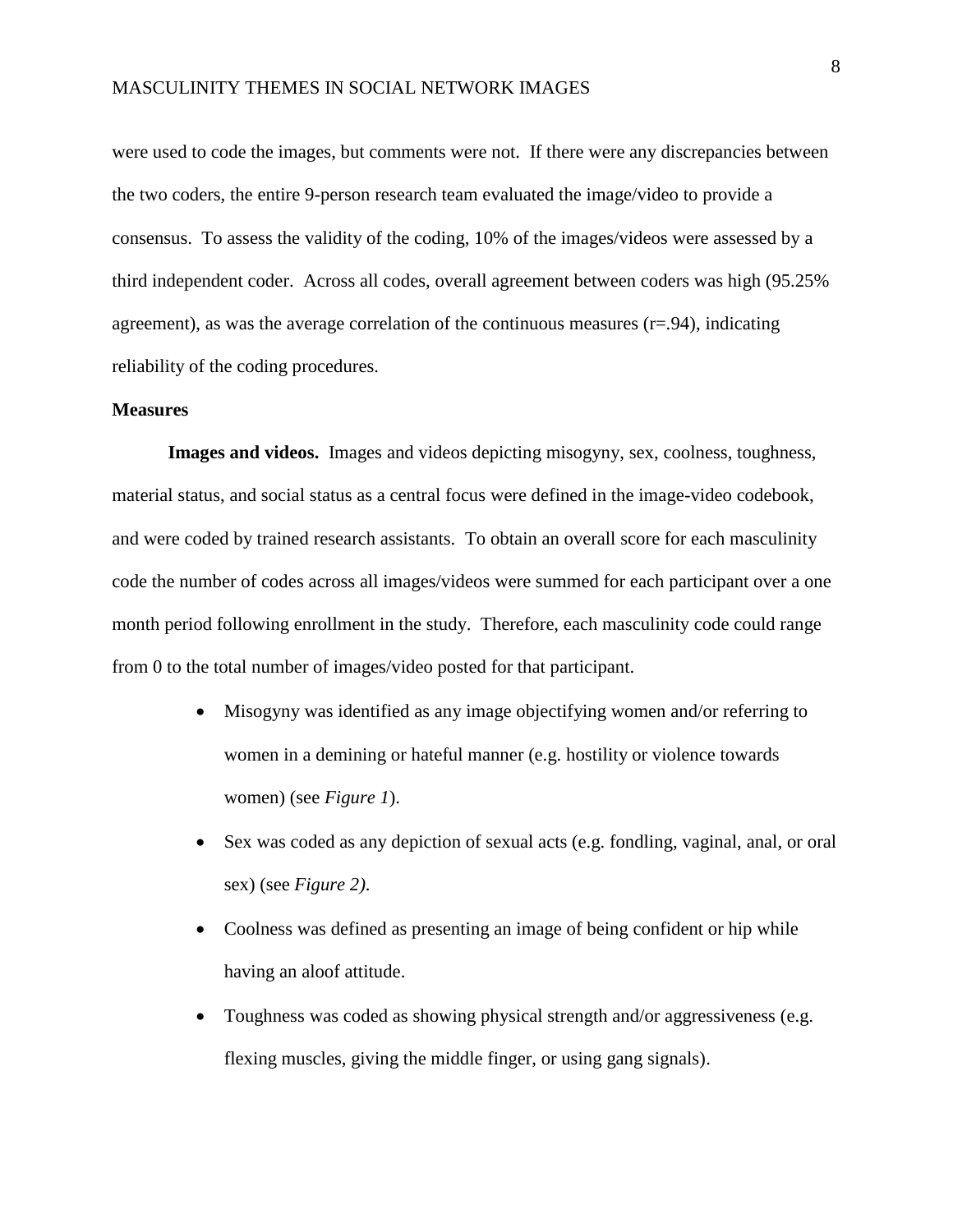- Material status was defined as depicting objects to promote status (e.g. money or expensive shoes) (see *Figure 3*).
- Social status was defined as depicting something that positively promotes an individual's social status (e.g. receiving an award, job).

**Sexual risk behavior.** Sexual risk behavior was assessed using data from ACASI interviews. Number of sexual partners was assessed for lifetime and past 3 months. Sexual partner concurrency was assessed by a single question that asked participants if they had sex with someone else in the past 3 months. Condom use was assessed by the following question, "of the times you had sex in the last 3 months with (steady partner/non-steady partner) how often did you use condoms?" Responses were reported as a percentage.

**Offline communication with social network**. Offline communication with social network was assessed using participant responses to the following three statements in ACASI: "With my closest friends I talk about sex"; "With my closest friends I talk about relationships"; and "With my closest friends I talk about HIV/STDs." Participants responded using a 5-point scale ranging from 1 (Never) to 5 (Very Often).

### **Data Analysis**

Descriptive statistics were computed for image coding information as well as sexual risk and offline communication with social network variables from the ACASI interviews. Next, Generalized Estimating Equations (GEE) were used for images nested within individuals to assess characteristics of the image (number of likes, comments, whether the image was an attempt at humor, and whether the participant was present in the image) and the participant (number of followers) that were associated with the presence or absence of masculine themes for a particular image. GEE is similar to multi-level modeling in that it corrects for clustered and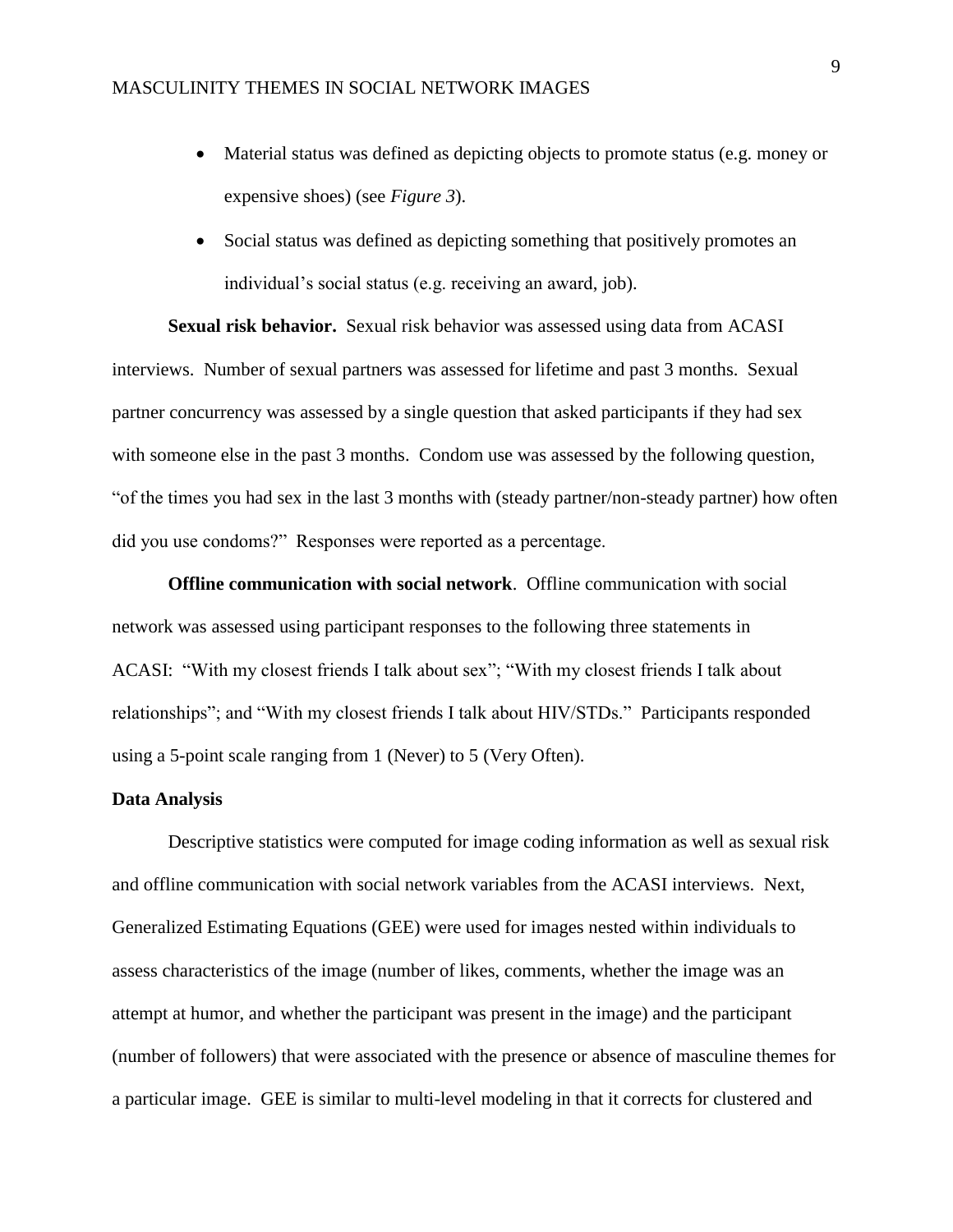correlated data. In this analysis, images were the unit of analysis, therefore n=902. Lastly, correlations were conducted to assess the relationship of the frequency of masculine themed images, sexual risk, and offline communication with friends (point biserial for dichotomous outcomes and Pearson correlations for continuous outcomes). Multivariate techniques were not used during the analysis given the small sample size (n=40).

#### **Results**

Participants posted a total of 902 images and videos over the one month period of data collection. Individual participants posted an average of 23 images/videos (SD=25) over the one month period, ranging of 2 to 117. On average, participants had a large virtual social network, with an average of 855 followers (SD=752) ranging from 51 to 2,682.

Descriptive statistics for general demographic characteristics can be seen in *Table 1*. In order to understand SNS posting behavior, the proportion of masculine themed postings among the 902 images and videos that were coded was assessed (see *Figure 4*). Although the overall prevalence of the presence of these themes is somewhat low, many of the participants posted at least one masculine themed image from each category. Of the total 902 images and videos, coolness was the most prevalent posted masculine theme. 12.5% of posts depicted coolness and 67.5% of participants posted this theme at least once. The total prevalence for sex themed posts was 6.8%, and 42% of participants posted at least one sex themed image/video. The total prevalence of misogyny posts was 6.4%, it was 6.1% for material status, 5% for toughness, and 4.7% for social status; however, 37.5% posted at least one image/video of misogyny, material status, and social status and 45% of the participants posted at least one image/video of toughness.

GEE characteristics of image type and online social network interactions were examined. The number of "followers," comments, and "likes" in response to a masculine themed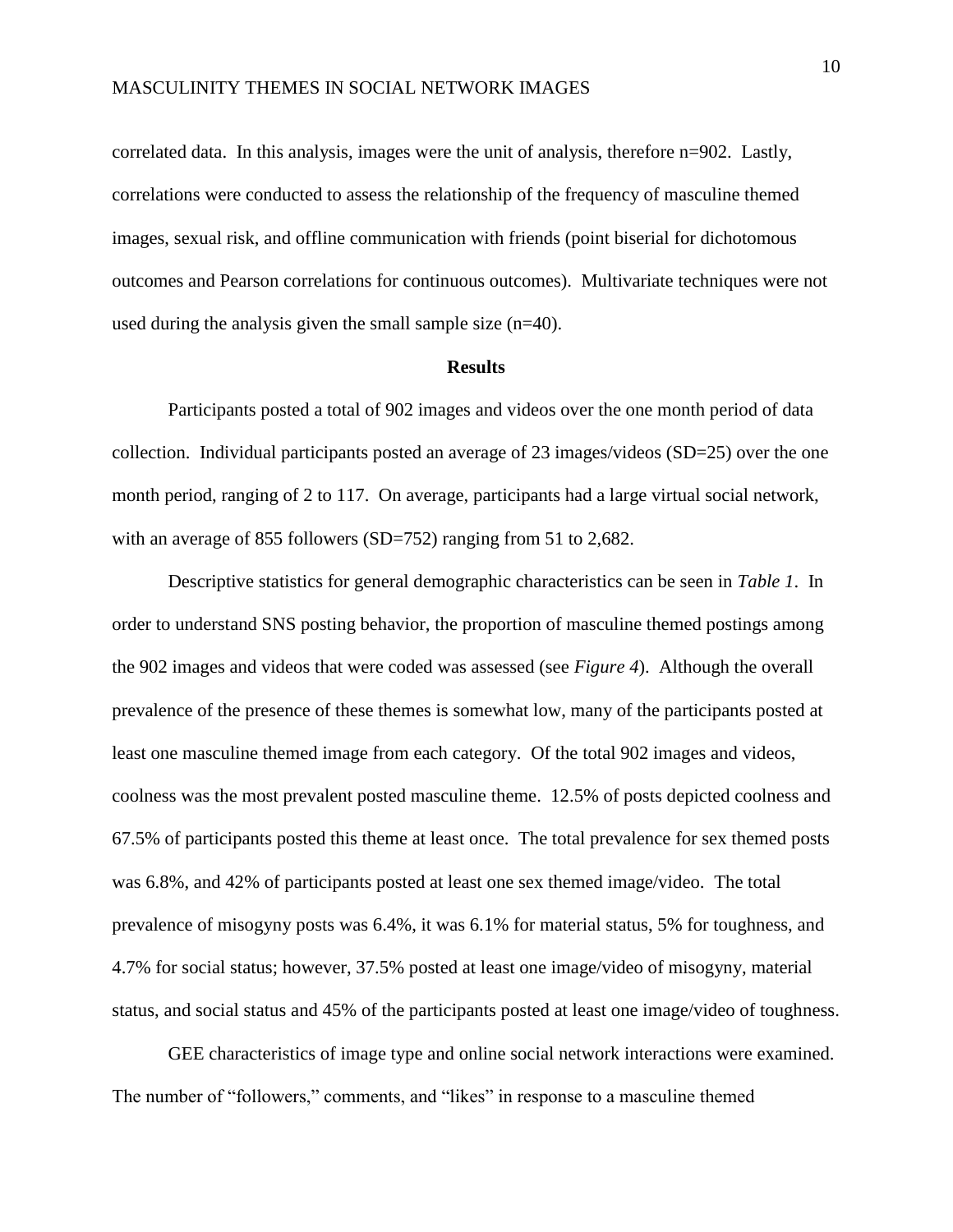image/video was used to examine online social network interaction. Participants with an increased number of "followers" were more likely to post themes of misogyny (B=.001, SE= .0003,  $p=.003$ ) and toughness (B=.001, SE= .003,  $p=.025$ ). Images with misogyny themes were more likely to be attempts at humor  $(B=1.71, SE=.60, p=.004)$  and internet memes  $(B=1.79,$ SE= .49, p<.001). Images with themes of sex were more likely to be attempts at humor  $(B=1.21)$ ,  $SE = .482$ ,  $p = .020$ ) and be internet memes ( $B = 1.90$ ,  $SE = .462$ ,  $p < .001$ ). Images of coolness were more likely to have the participant in the image  $(B=2.33, SE=.34, p<.001)$ . Images with toughness had less "likes" (B=-.034, SE= .007, p<.000) and were more likely to have the participant in the image  $(B=1.43, SE=.43, p=.001)$ . Images with material status had more comments (B=.038, SE= .02, p=.055) and were less likely to be attempts at humor (B= $-1.85$ , SE=.884, p=.036).

Correlational analysis was used to examine any relationships among the various SNS themes of interest (sex, misogyny, coolness, toughness, material status, and social status) (see *Table 2*). There were very strong positive correlations between misogyny and sex (r=.85,  $p<.001$ ) and material status and social status (r=.70,  $p<.001$ ). There were also strong positive correlations between coolness and material status ( $r = .56$ ,  $p < .001$ ), toughness and material status  $(r=.49, p=.001)$ , and coolness and toughness  $(r=.45, p=.004)$ . Moderate correlations were observed between misogyny and coolness  $(r=.37, p=.019)$ , coolness and social status  $(r=.31,$  $p=.055$ ), and toughness and social status ( $r=.36$ ,  $p=.021$ ).

Correlational analysis was also used to examine the relationship of the image themes of masculinity posted on social media and sexual risk behavior (see *Table 3*) and offline communication with friends (see *Table 4*). Participants with more misogyny themes had a higher number of current sexual partners ( $r=40$ ,  $p=.014$ ), more sexual concurrency ( $r=.45$ ,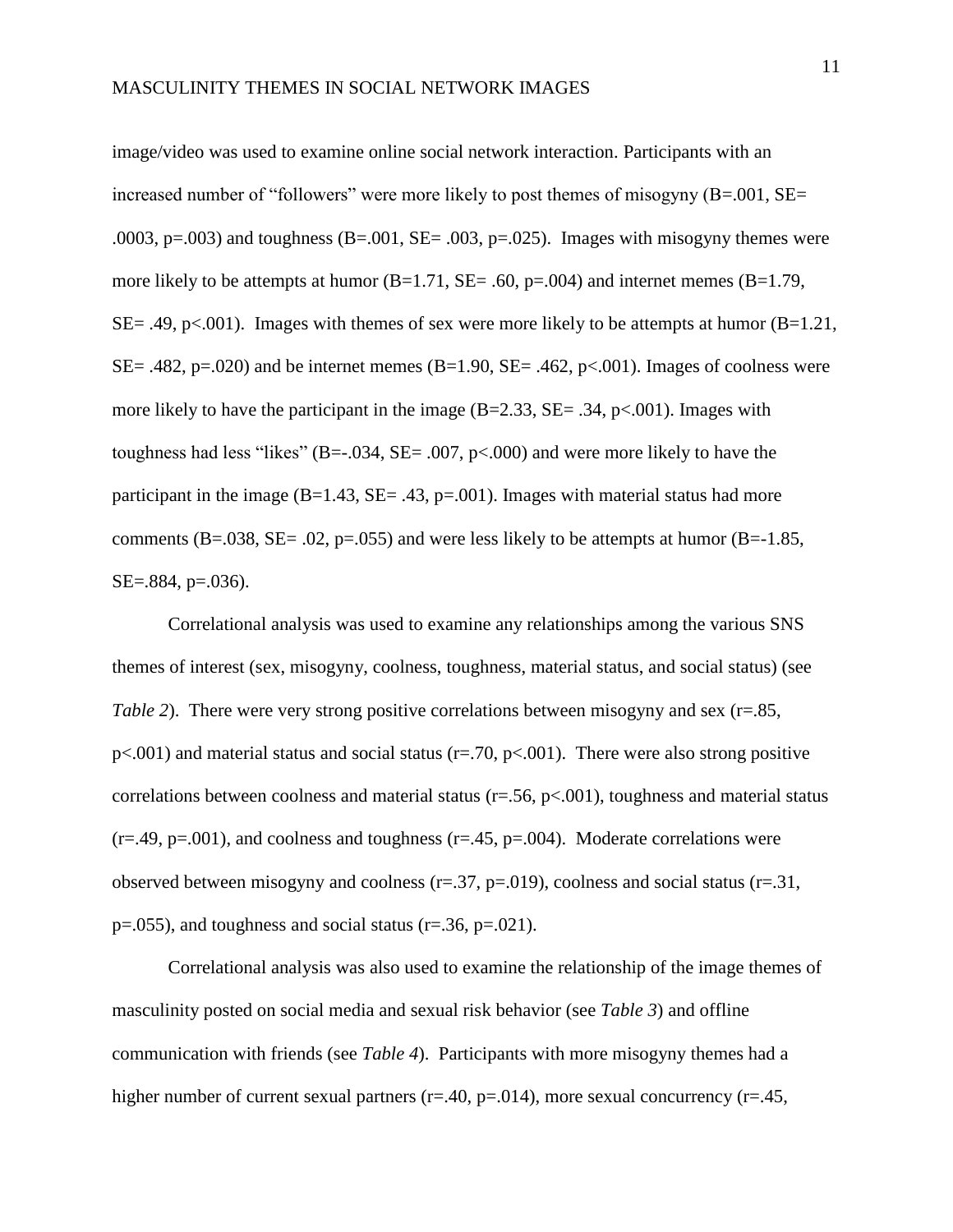$p=0.006$ ), less condom use with non-steady partners (r= $-0.45$ , p= $0.031$ ), and communicated more with their friends offline about sex ( $r = .46$ ,  $p = .003$ ), relationships ( $r = .50$ ,  $p = .001$ ), HIV/STDs (r=.31, p=.055). Participants who had more sex themes had a higher number current sexual partners (r=.30, p=.073), sexual concurrency (r=.36, p=.031), less condom use with non-steady partners (r= $-0.61$ , p= $0.002$ ), and communicated more with their friends about sex (r= $0.40$ , p= $0.011$ ) and relationships ( $r = .44$ ,  $p = .005$ ). Participants with more themes of coolness had a higher number of sexual partners ( $r = .35$ ,  $p = .037$ ), and talked more with their friends about relationships  $(r=.31, p=.055)$  and HIV/STDs  $(r=.52, p=.001)$ . Themes of toughness, material status, and social status were not related to sexual risk behavior or offline communication with friends about sex, relationships, or HIV/STDs.

#### **Discussion**

This study revealed that emerging adult minority males post masculine themes on SNSs, and that they are associated with sexual risk behavior and with offline communication about sex. Although the prevalence of masculine themed posts was low across the sample of images posted, the majority of participants posted at least one image of each masculine theme within a one month period. This illustrates that masculinity themes are a part of minority emerging adult males' identities. Emerging adulthood is characterized as a time of identity change, exploration, and formation. As relationships among emerging adults become more intimate (emotionally and physically) and serious, sexual risk peeks (Arnett, 2000). This study indicates that themes of misogyny, sex, and coolness are associated with more sexual risk behavior among emerging adult men, and suggests that the images posted on their Instagram and Twitter accounts are consistent with their sexual risk and may serve to identify high risk individuals.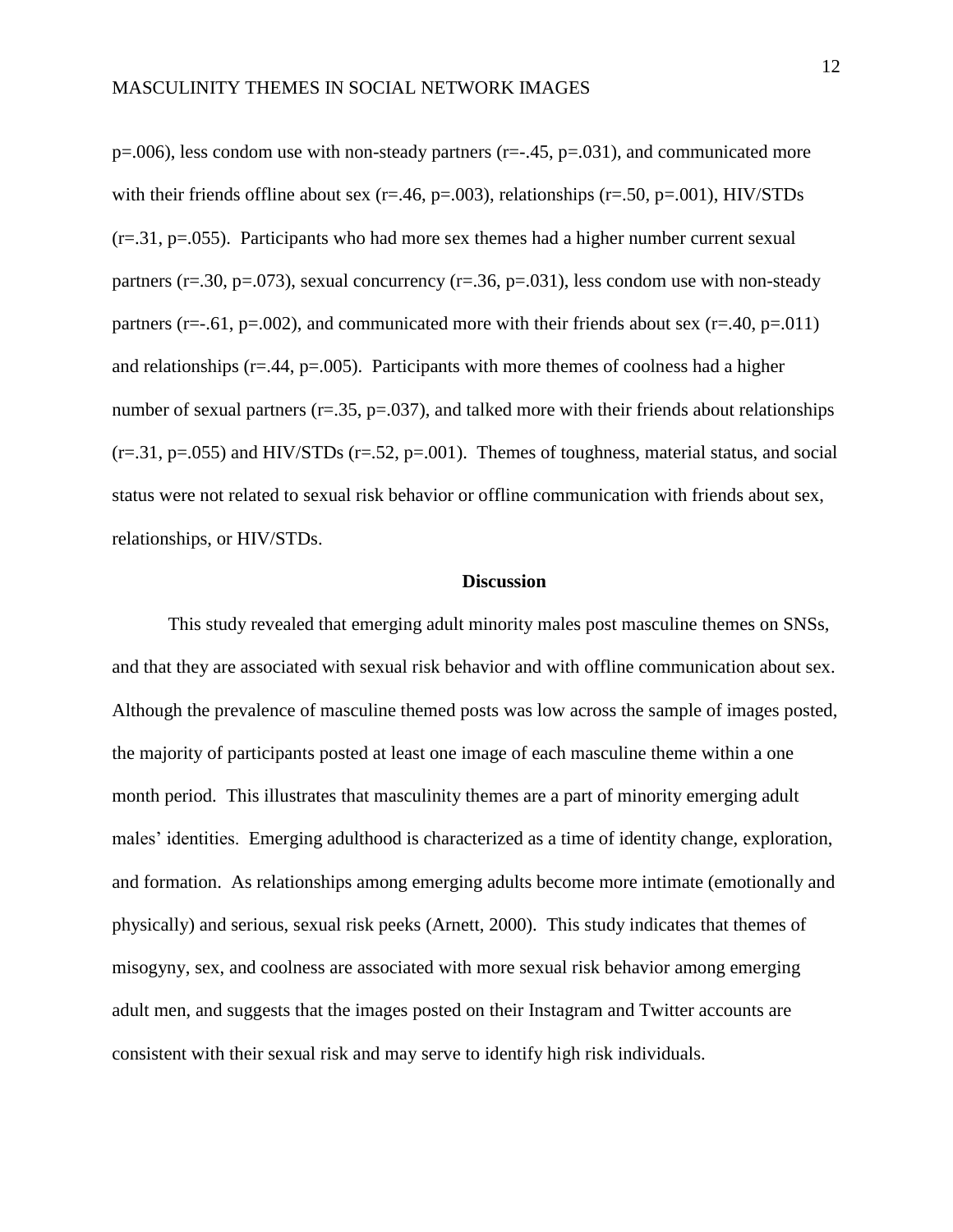Utilizing social media as a method of data collection has a wide range of implications for research. It provides valuable insights into an individual's reality, without reporting or recall bias. Additionally, it provides a tool to understanding the ways in which members of social networks interact with each other online, and the diffusion of attitudes and beliefs throughout social networks. The current study explored the interaction within social networks by examining the relationship between specific themes of masculinity posts and the number of comments and "likes" from members of the participant's online social network. "Likes" and comments left by members of an individual's social network may act as positive reinforcement which in turn influences the frequency and/or magnitude of masculine themed images. Additionally, members of an individual's vast social network may replicate posting behaviors.

Previous research has found that attitudes, beliefs, and behaviors related to health (e.g. sexual risk behaviors and substance use) are diffused throughout social networks through transfer of information, social support, social norms, and direct influence (e.g. sharing images that promote misogyny on an individual's SNS profile feed) (Fowler & Christakis, 2008). Emerging adult users on Instagram typically have hundreds to thousands of individuals who they "follow," which exposes them to considerable amount of attitudes and behaviors. This digital interaction has the potential for influencing individual attitudes and behaviors on a large scale, including those related to masculinity and sexual risk. Emerging adult men are particularly influenced by members of their peer groups (Gardner & Steinberg, 2005), therefore comments, "likes", frequently posted themes, and memes assist in governing and defining masculinity. Understanding characteristics and interactions within social networks, and an individual's role within the network can assist in the development of effective health interventions. Future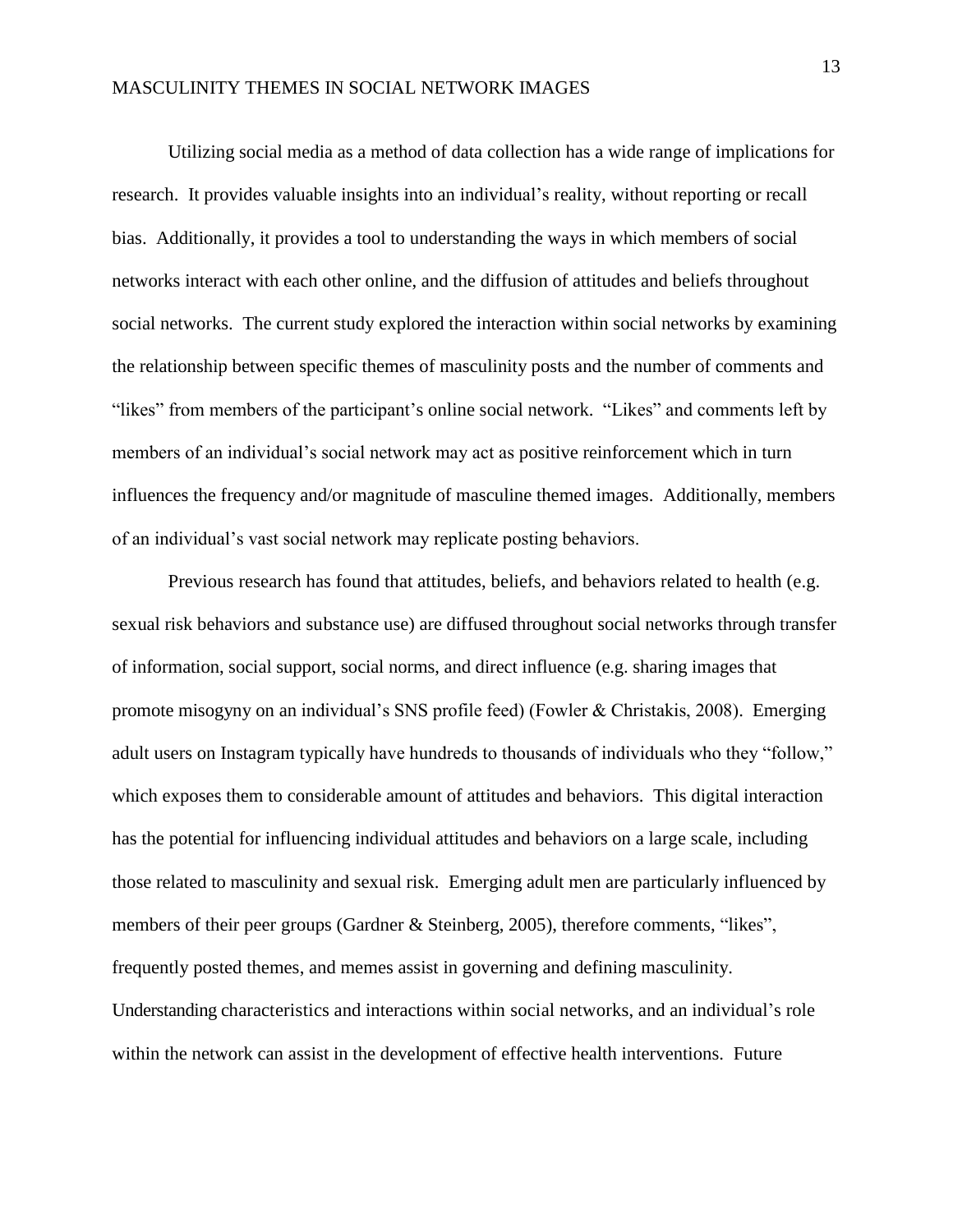research should continue focus on further understanding how interactions within networks relate to risky behavior.

#### **Strengths and Limitations**

A major strength of this study was the reliability of the coding procedures. Requiring two independent coders to code images simultaneously and having a large research team provide a consensus for discrepancies between them may have resulted in the high agreement (95.25% agreement) across 10% of all images and videos between the two primary coders and the third independent coder. Additionally, the two primary coders, third independent coder, and research team all were diverse in regards to race, gender, and age. However, in spite of this diversity, the codes may not accurately reflect the participant's interpretations of their posting.

Observing participants in their natural environment was another major strength of the study, and eliminated recall bias and social desirability. During the exit interview, 93% of participants stated that they did not modify their SNS posting behavior as a result of being in the study. However, variables assessed in the ACASI survey (sexual risk behavior and offline communication with friends about sex) may have been subject to these biases.

Although snow ball sampling is a common recruitment strategy for social network studies, using it negatively impacts the generalizability of the study to other emerging adult African Americans, as does the small sample size. The small sample size also prevented investigators from performing sophisticated statistical analysis that control for confounders, like multivariate regression models. Lastly, a major challenge SNS studies like this one face is the rapid changes in technology. The popularity and ways in which individuals use SNS is not constant, and should be taken into account when conducting future research.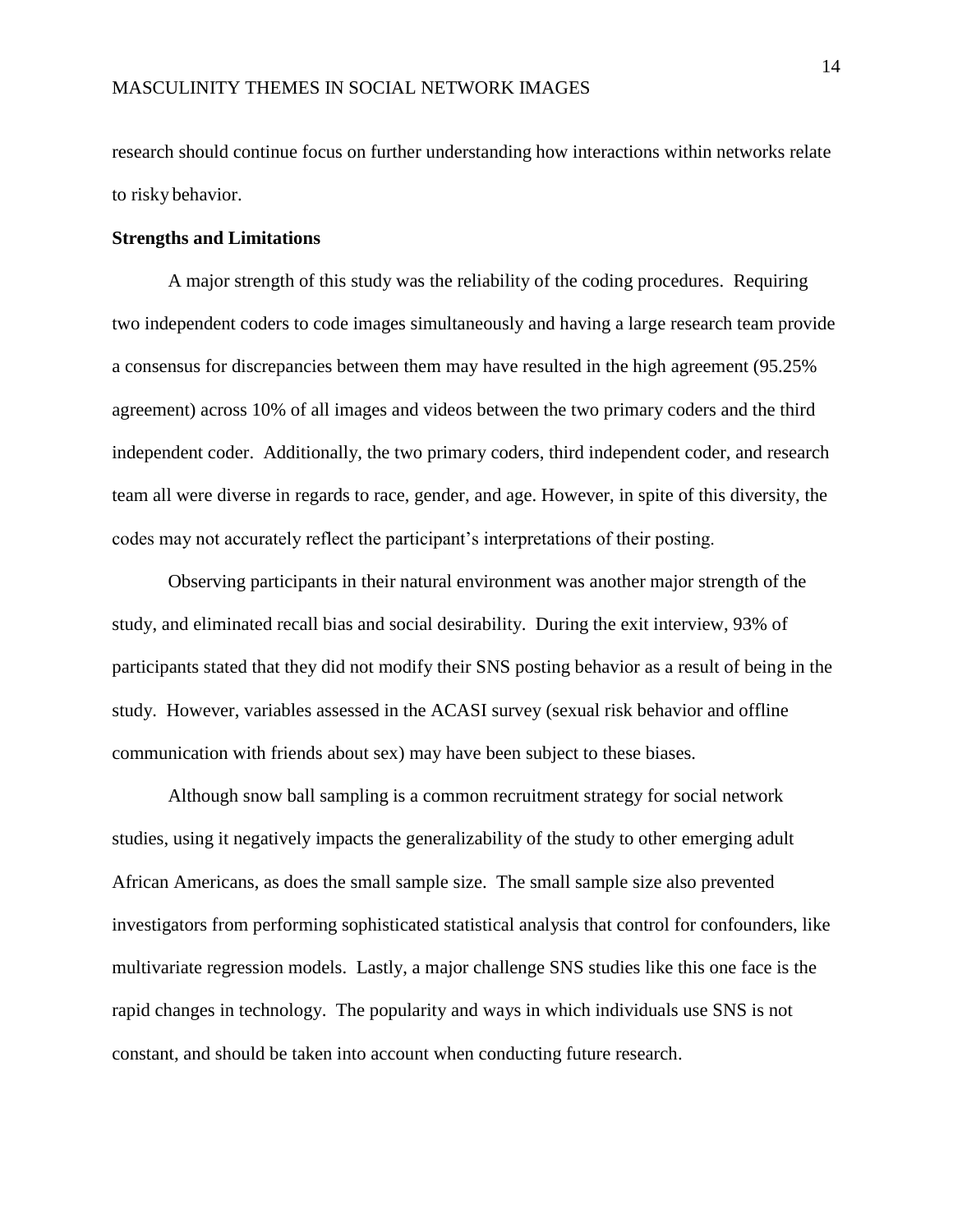#### **References**

- Arnett, J. J. (2000). Emerging Adulthood: A Theory of Development From the Late Teens Through the Twenties. *American Psychologist, 55*(5), 469-480.
- Bowleg, L. (2004). Love, Sex, and Masculinity in Sociocultural Context. *Men and Masculinities, 7*(2), 166-186.
- Boyd, D. E., & Ellison, N. B. (2007). Social Network Sites: Definition, History, and Scholarship. *Journal of Computer-Mediated Communication, 13*(1), 210-230.
- Bruch, M. A., Berko, E. H., & Haase, R. F. (1998). Shyness, Masculine Ideology, Physical Attractiveness, and Emotional Inexpressiveness: Testing a Mediational Model of Men's Interpersonal Competence. *Journal of Counseling Psychology, 45(1),* 84-97.
- Centers for Disease Control and Prevention. (2014). Health Disparities in HIV/AIDS, Viral Hepatitis, STDs, and TB. Retrieved from

http://www.cdc.gov/nchhstp/healthdisparities/AfricanAmericans.html#HIV.

- Centers for Disease Control and Prevention. (2013). Sexually Transmitted Infections among Young Americans. Retrieved from http://www.cdc.gov/nchhstp/newsroom/docs/Youth-STI-Infographic.pdf.
- Courtenay, W. H. (2000a). Constructions of masculinity and their influence on men's well-being: a theory of gender and health. *Social Science and Medicine, 50*, 1385- 1401.
- Courtenay, W. H. (2000b). Engendering health: A social constructionist examination of men's health beliefs and behaviors. *Psychology of Men and Masculinity, 1*(1), 4- 15.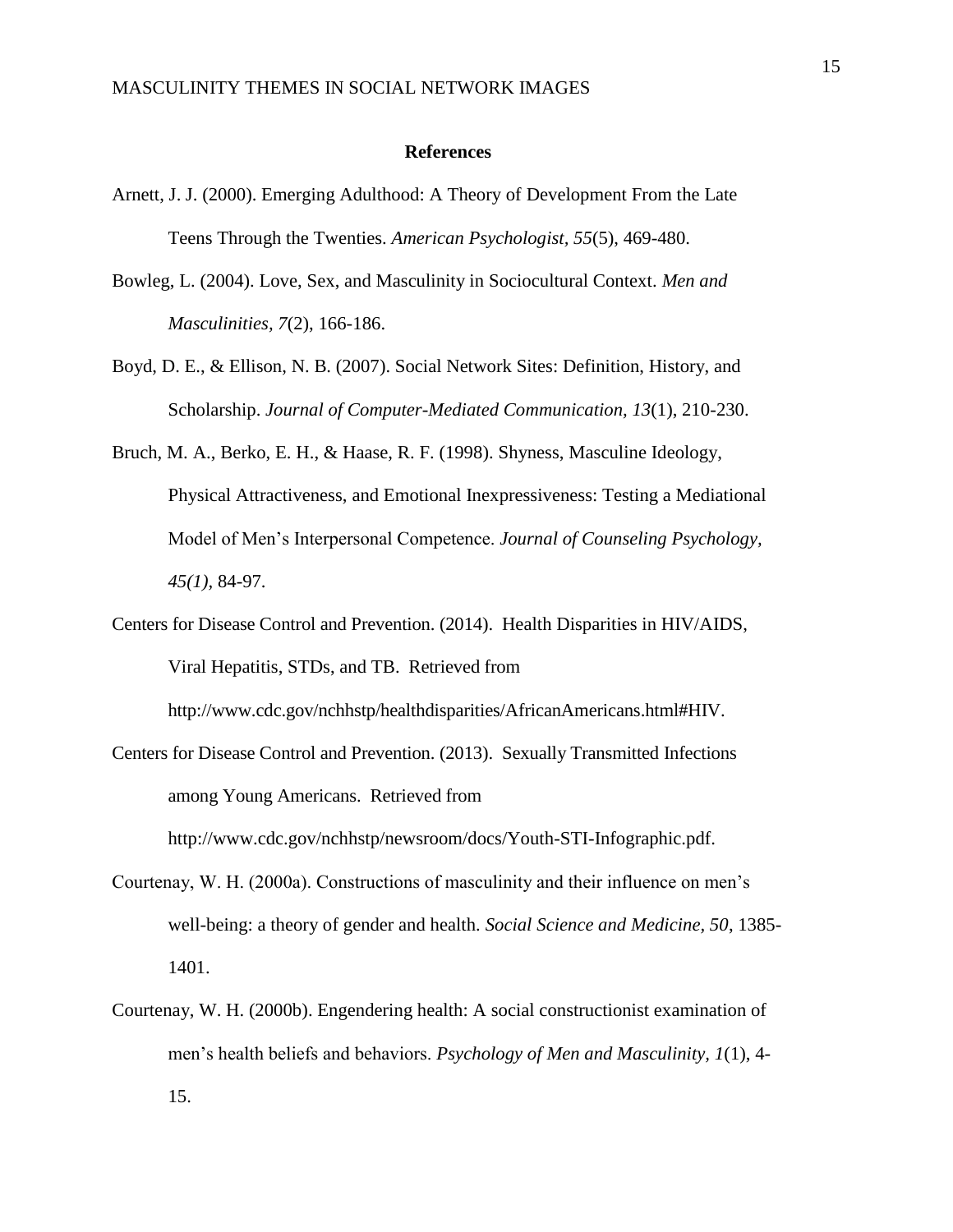- Duggan, M., & Smith, A. (2014). "Social Media Update 2013." Pew Research Center. Retrieved from<http://pewinternet.org/Reports/2013/Social-Media-Update.aspx>
- Ellison, N. B., Steinfield, C., & Lampe, C. (2007). The benefits of Facebook "friends": Social capital and college student's use of online social network sites. *Journal of Computer-Mediated Communication, 12*(4), 1143-1168.

Flick, U. (1998). *An introduction to qualitative research*. London: Sage.

- Fowler, J. H., & Christakis, N. A. (2008) Estimating peer effects on health in social networks: A response to Cohen-Cole and Fletcher; and Trogdon, Nonnemaker, and Pais. *Journal of Health Economics, 27*, 1400-1405.
- Gardner, M., & Steinberg, L. (2005). Peer Influence on Risk Taking, Risk Preference, and Risky Decision Making in Adolescence and Adulthood: An Experimental Study. *Journal of Development Psychology, 41*(4), 625-635.
- Hall, N. M., Morales, D. A., Coyne-Beasley, T., & St. Lawrence, J. (2012). Correlates of African American Men's Sexual Schemas. *Sex Roles*, *67*(11-12), 670–681.

Instagram. (n.d.). *Instagram*. Retrieved April 29, 2014, from http://instagram.com/press/

- Levant, R. F., Smalley, K. B., Aupont, M, et al. (2007). Initial Validation of the Male Role Norms Inventory-Revised (MRNI-R). *The Journal of Men's Studies, 15*(1), 83-100.
- Morgan, E. M., Snelson, C., & Elison-Bowers, P. (2010). Image and video disclosure of substance use on social media websites. *Computers in Human Behavior*, 26, 1405–1411.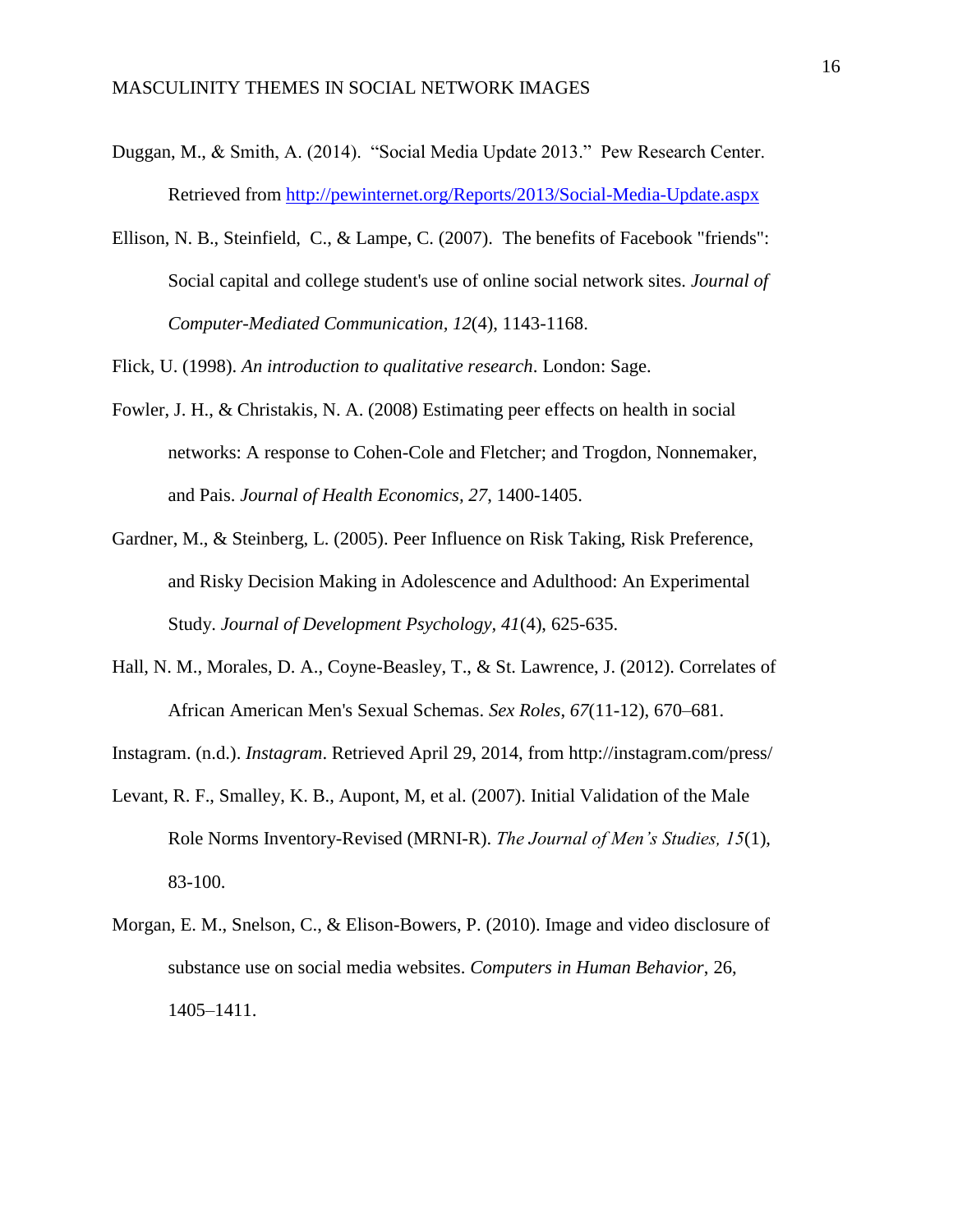- Noar, S. M., Morokoff, P. J., & Harlow, L. L. (2002). Condom negotiation in heterosexually active men and women: Development and validation of a condom influence strategy questionnaire*. Psychology and Health, 17*, 711-735.
- Pleck, J. H., Sonentein, F. L., & Ku, L. C. (1993). Masculinity Ideology: It's Impact on Adolescnent Males' Heterosexual Relationships, *Journal of Social Issues, 49*(3), 11-29.
- Santana, M. C., Raj, A., Decker, M. R., et al. (2006). Masculine Gender Roles Associated with Increased Sexual Risk and Intimate Partner Violence Perpetration among Young Adult Men*. Journal of Urban Health: Bulletin of the New York Academy of Medicine, 83*(4), 575-585.
- Seal, D.W.**,** & Ehrhardt, A.A. (2004). HIV prevention-related sexual health promotion for heterosexual men in the United States: Pitfalls and recommendations. *Archives of Sexual Behavior, 33*, 211-222.
- Subrahmanyam, K., Reich, S., Waechter, N., & Espinoza, G. (2008). Online and Offline Social Networks: Use of social networking sites by emerging adults. *Journal of Applied Developmental Psychology, 28*, 420-433.
- Wade, J. C. (1998). Reference Group Identity Dependence Scale: A measure of male identity. *The Counseling Psychologist, 26,* 384-412.
- Who's on Twitter? | Twitter for Business. (n.d.). *Twitter for Business*. Retrieved April 29, 2014, from https://business.twitter.com/whos-twitter.
- Wilson, M., & Daly, M. (1985). Competitiveness, Risk Taking, and Violence: The Young Male Syndrome. *Ethology and Socibiology, 6,* 59-73.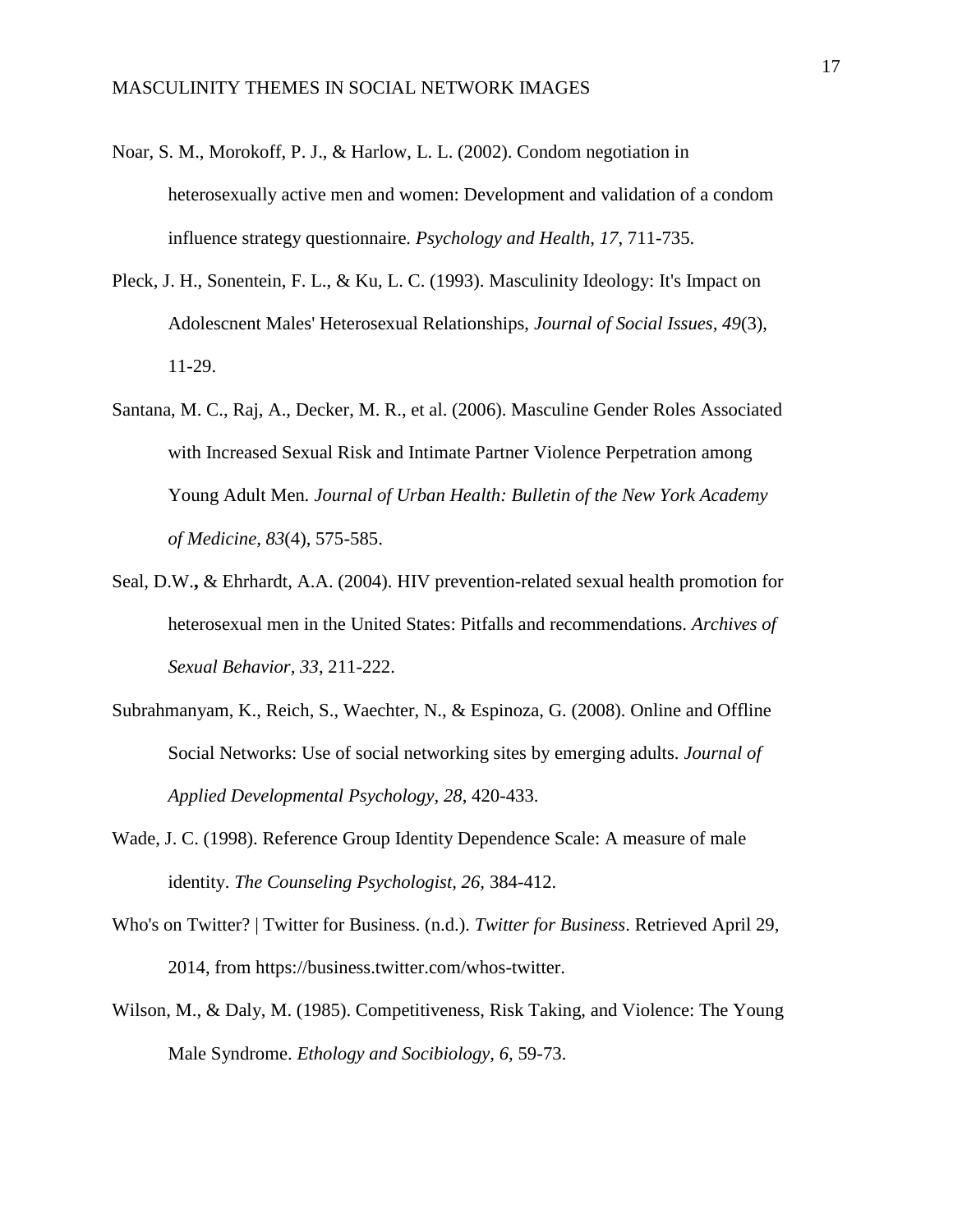Wolfe, W. A. (2003). Overlooked Role of African American Males' Hypermasculinity in the Epidemic of Unintended Pregnancies and HIV/AIDS Cases with Young African American Women. *Journal of the National Medical Association, 95*(9), 846-852.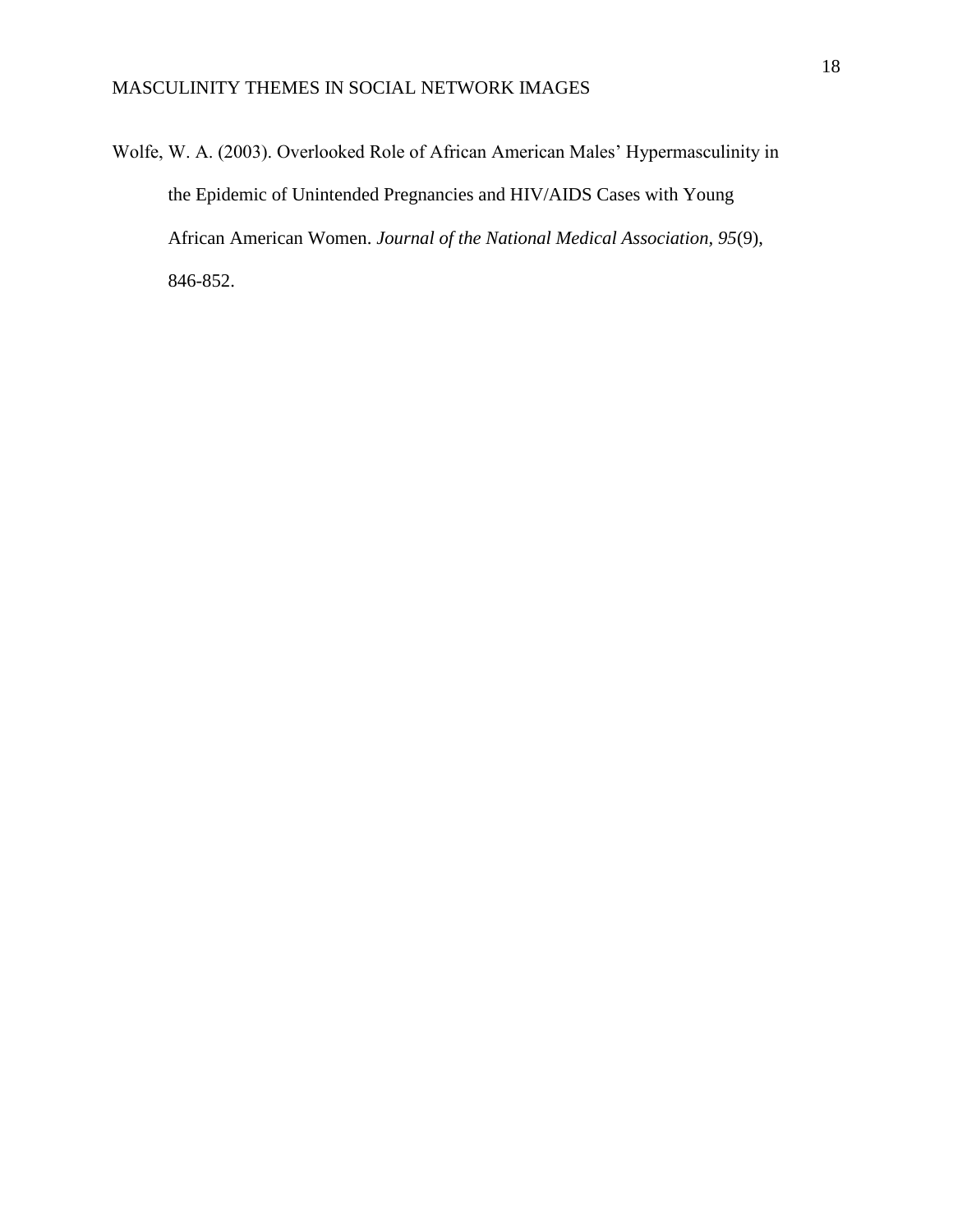| <b>Characteristic</b>       | $N(%)*$          |
|-----------------------------|------------------|
| Race/ethnicity              |                  |
| African American            | 33 (82.5)        |
| Hispanic                    | 7(17.5)          |
| Age (years), mean $\pm$ SD  | $20.55 \pm 1.83$ |
| Education Level (completed) |                  |
| Less than high school       | 4(10.0)          |
| High school graduate        | 12(30.0)         |
| Some college                | 20(50.0)         |
| <b>Graduated College</b>    | 3(7.5)           |
| Completed graduate or       | 1(2.5)           |
| professional school         |                  |
| <b>Current Employment</b>   |                  |
| Not working                 | 18 (45.0)        |
| Working part time           | 12(30.0)         |
| Working full time           | 10(25.0)         |
| Household Income            |                  |
| \$0-4,999                   | 7(17.5)          |
| 5,000-9,999                 | 6(15.0)          |
| 10,000-14,999               | 4(10.0)          |
| 25,000-34,999               | 6(15.0)          |
| 35,000-49,999               | 5(12.5)          |
| $50,000+$                   | 7(17.5)          |
| In a current relationship   |                  |
| Yes                         | 26(65.0)         |
| N <sub>o</sub>              | 14 (35.0)        |
| Religiosity                 |                  |
| Not religious               | 7(17.5)          |
| Not so religious            | 11(27.5)         |
| Religious                   | 18 (45.0)        |
| Very religious              | 4(10.0)          |

*Table 1.* General Demographic Characteristics of the Sample

\* Numbers may not sum to 40 due to missing data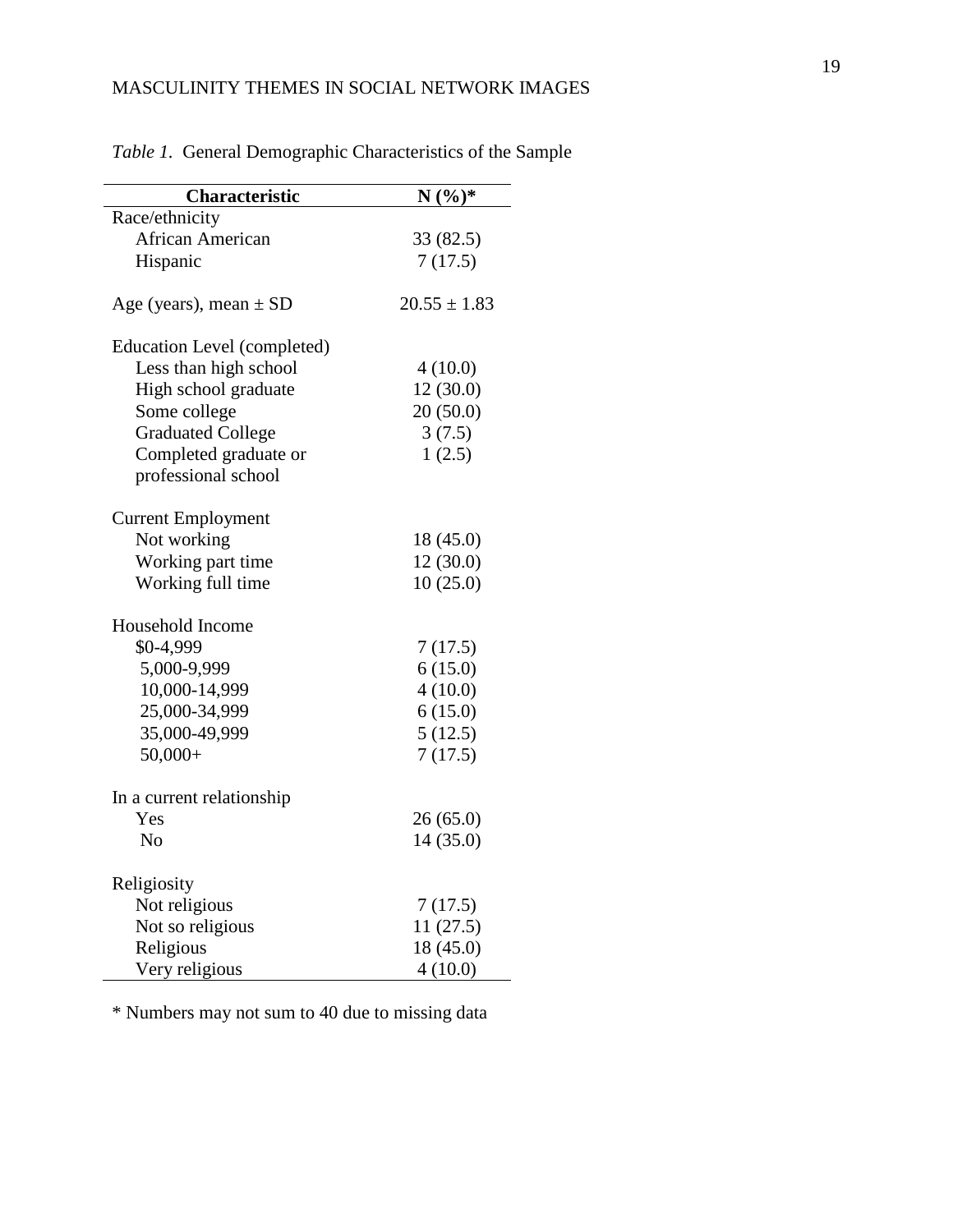| were <b>2</b> . Correlations also has estimately intented<br><b>Masculinity Theme</b> | Misogyny       | <b>Sex</b>               | <b>Coolness</b>          | <b>Toughness</b> | <b>Material Status</b> | <b>Social</b><br><b>Status</b> |
|---------------------------------------------------------------------------------------|----------------|--------------------------|--------------------------|------------------|------------------------|--------------------------------|
| Misogyny                                                                              | $\blacksquare$ | $.85***$                 | $.37*$                   | $.08\,$          | .20                    | .10                            |
| Sex                                                                                   |                | $\blacksquare$           | .23                      | .04              | .10                    | .06                            |
| Coolness                                                                              |                | $\overline{a}$           | $\blacksquare$           | $.45***$         | $.56***$               | $.31*$                         |
| Toughness                                                                             |                | $\overline{\phantom{a}}$ | $\overline{\phantom{a}}$ |                  | .49***                 | $.36*$                         |
| <b>Material Status</b>                                                                |                |                          |                          |                  |                        | $.70***$                       |
| <b>Social Status</b>                                                                  |                | $\overline{\phantom{a}}$ | $\overline{\phantom{a}}$ | $\blacksquare$   | $\blacksquare$         | $\blacksquare$                 |
| $*$ p $\leq .055$                                                                     |                |                          |                          |                  |                        |                                |
| ** $p \le .01$                                                                        |                |                          |                          |                  |                        |                                |
| *** $p \le .001$                                                                      |                |                          |                          |                  |                        |                                |

*Table 2*. Correlations among Masculinity Themes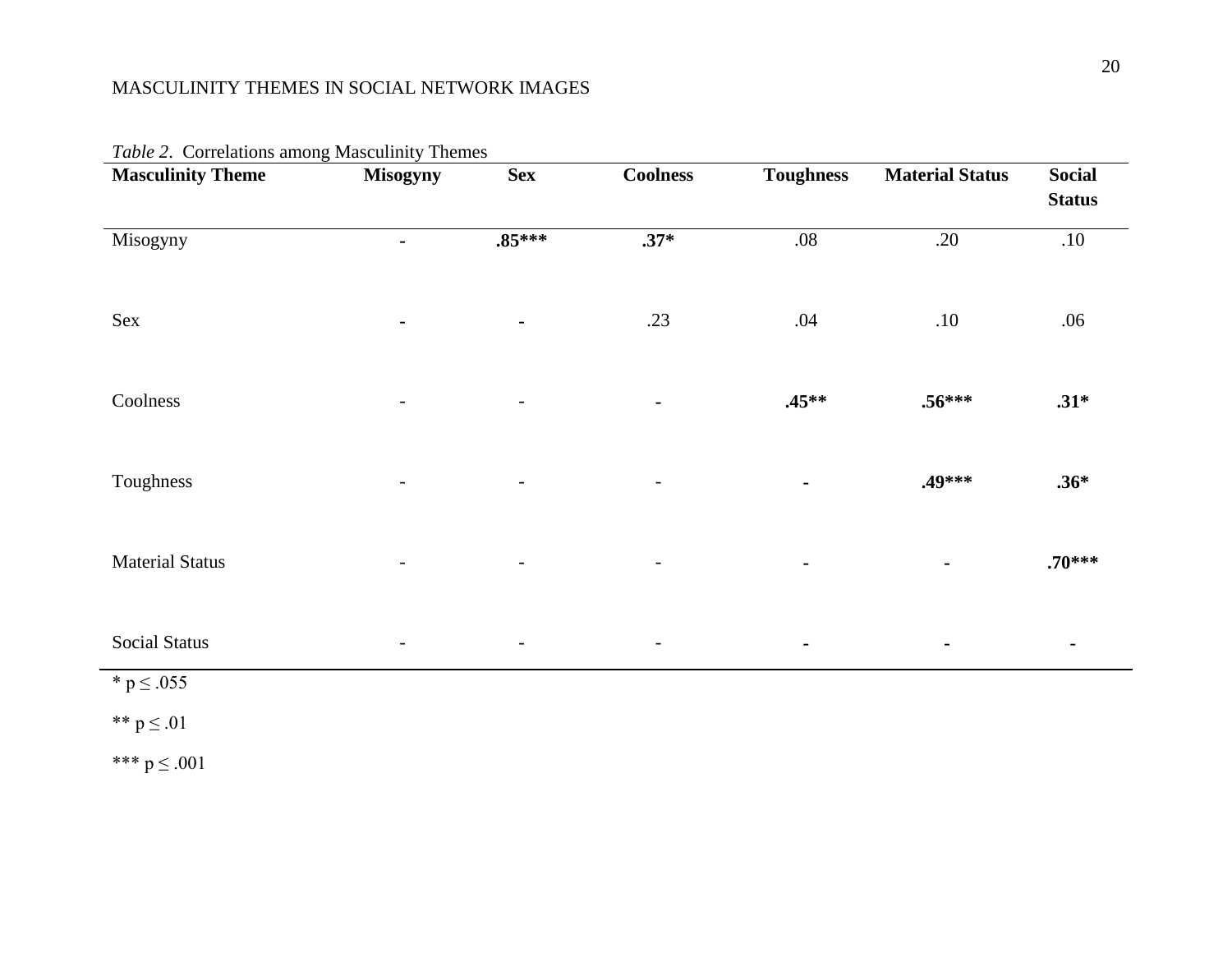| $\alpha$ $\beta$ . Content one cent to the continuous<br><b>Masculinity Theme</b> | Lifetime<br># of<br><b>Sexual</b><br><b>Partners</b> | Themes and Bendar Tust<br><b>Current # of Sexual</b><br><b>Partners</b> | <b>Current</b><br><b>Concurrent</b><br><b>Sexual Partners</b> | <b>Condom Use with</b><br><b>Steady Partner</b> | <b>Condom Use with</b><br><b>Non-Steady</b><br><b>Partner</b> |
|-----------------------------------------------------------------------------------|------------------------------------------------------|-------------------------------------------------------------------------|---------------------------------------------------------------|-------------------------------------------------|---------------------------------------------------------------|
| Misogyny                                                                          | .036                                                 | .400**                                                                  | $.447**$                                                      | $-.118$                                         | $-0.450*$                                                     |
| Sex                                                                               | .028                                                 | .298                                                                    | $.355*$                                                       | $-.292$                                         | $-.613**$                                                     |
| Coolness                                                                          | .108                                                 | $.345*$                                                                 | .164                                                          | .006                                            | $-.122$                                                       |
| Toughness                                                                         | .235                                                 | $-.002$                                                                 | $-.007$                                                       | $-176$                                          | $-.032$                                                       |
| <b>Material Status</b>                                                            | $-.002$                                              | .130                                                                    | $-.083$                                                       | $-.177$                                         | $-.309$                                                       |
| <b>Social Status</b>                                                              | $-.031$                                              | .053                                                                    | $-190$                                                        | .058                                            | $-.193$                                                       |

*Table 3.* Correlations between Masculinity Themes and Sexual Risk

 $^*$  p  $\leq .05$ 

\*\*  $p \le .01$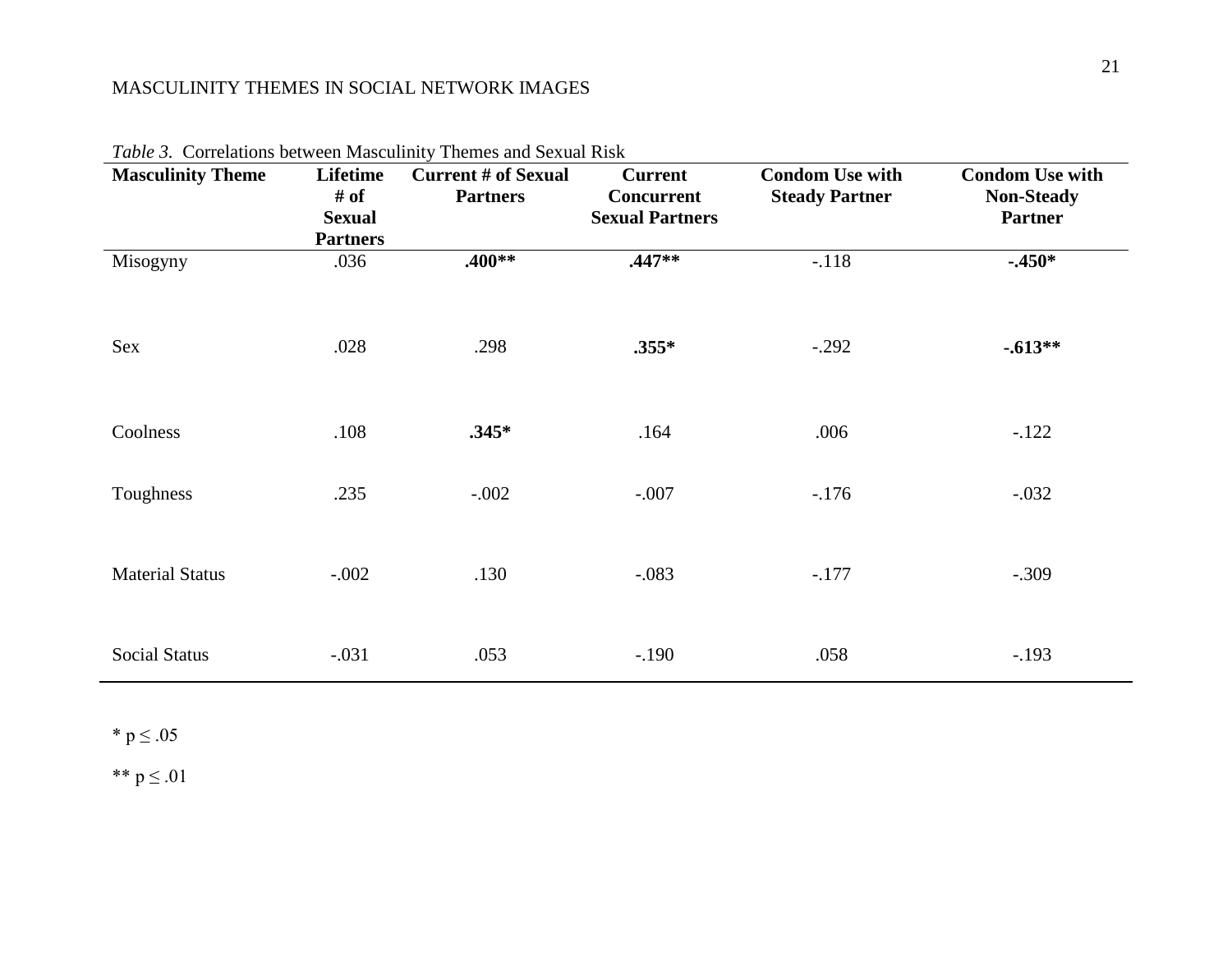| <b>Masculinity Theme</b> | <b>Communication with Social</b><br><b>Network about Sex</b> | <b>Communication with Social</b><br><b>Network about Relationships</b> | <b>Communication with Social</b><br><b>Network about HIV/STDs</b> |
|--------------------------|--------------------------------------------------------------|------------------------------------------------------------------------|-------------------------------------------------------------------|
| Misogyny                 | $.458**$                                                     | .495***                                                                | $.305*$                                                           |
| <b>Sex</b>               | .389**                                                       | $.436**$                                                               | .075                                                              |
| Coolness                 | .086                                                         | $.305*$                                                                | $.517***$                                                         |
| Toughness                | .222                                                         | .182                                                                   | .247                                                              |
| <b>Material Status</b>   | $-0.013$                                                     | .170                                                                   | .218                                                              |
| <b>Social Status</b>     | $-.020$                                                      | .106                                                                   | .037                                                              |

*Table 4.* Correlations between Masculinity Themes and Offline Communication with Friends

 $*$  p  $\leq .055$ 

\*\*  $p \le .01$ 

\*\*\*  $p \le .001$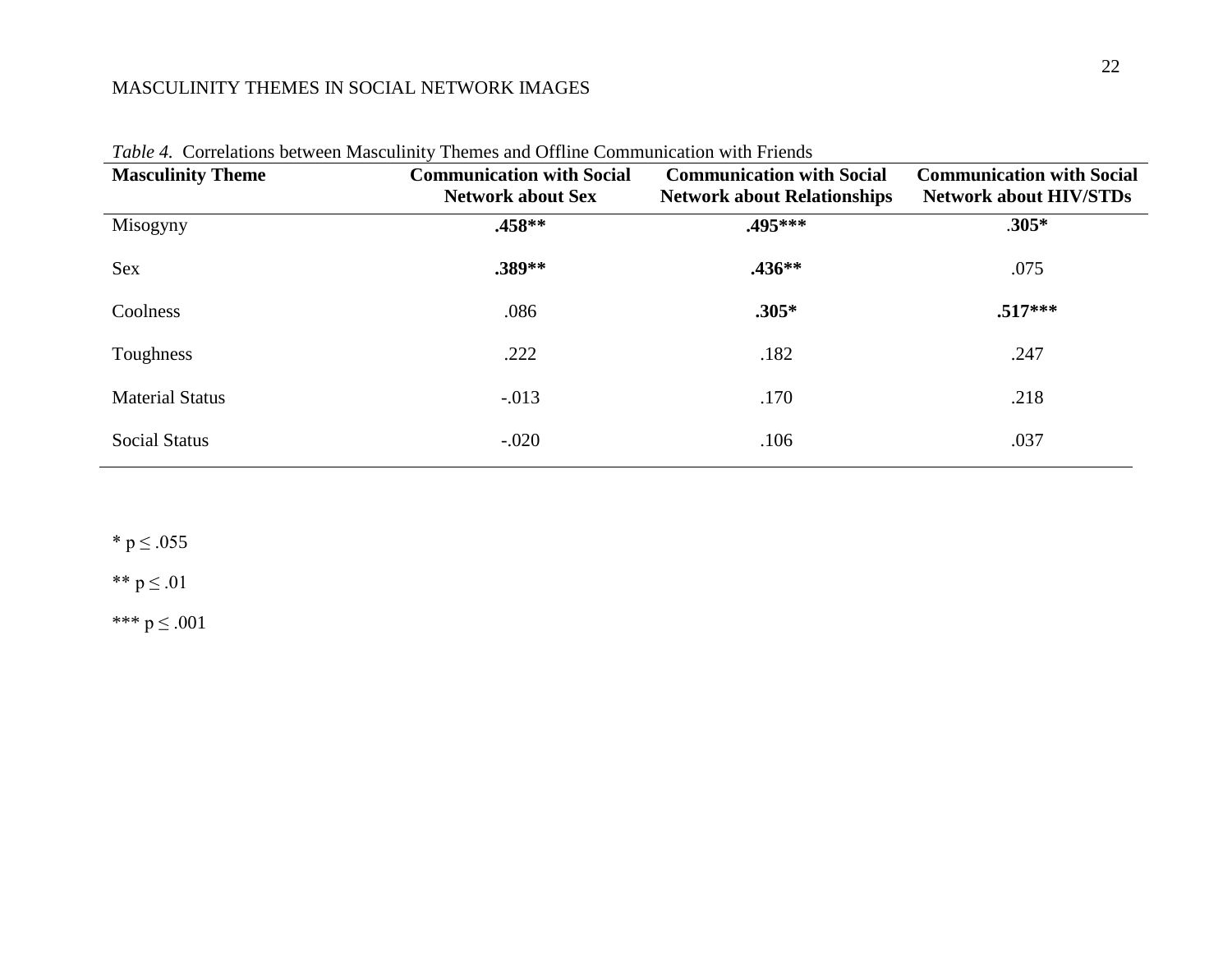*Figure 1*. Example of Misogyny

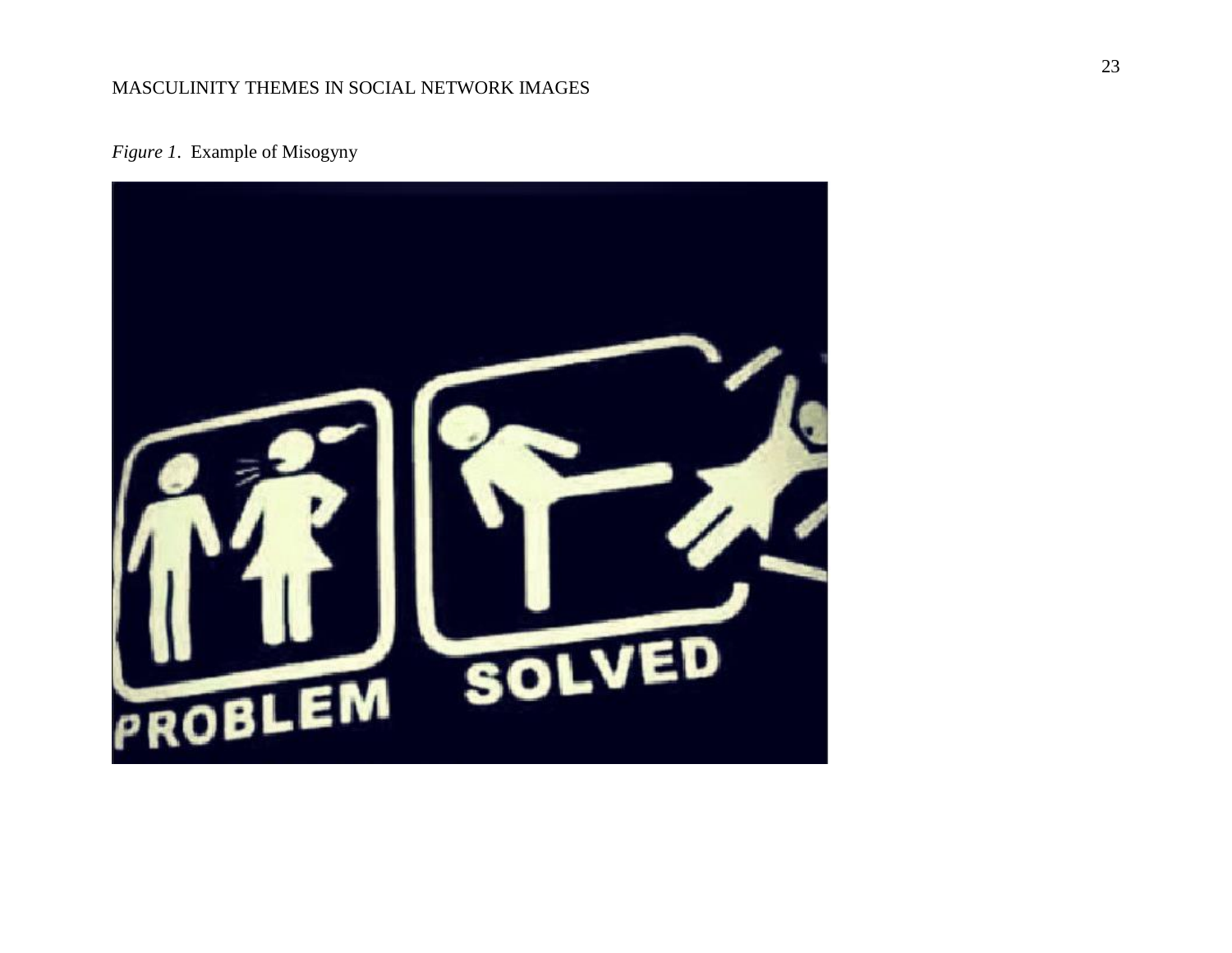*Figure 2.* Example of Sex

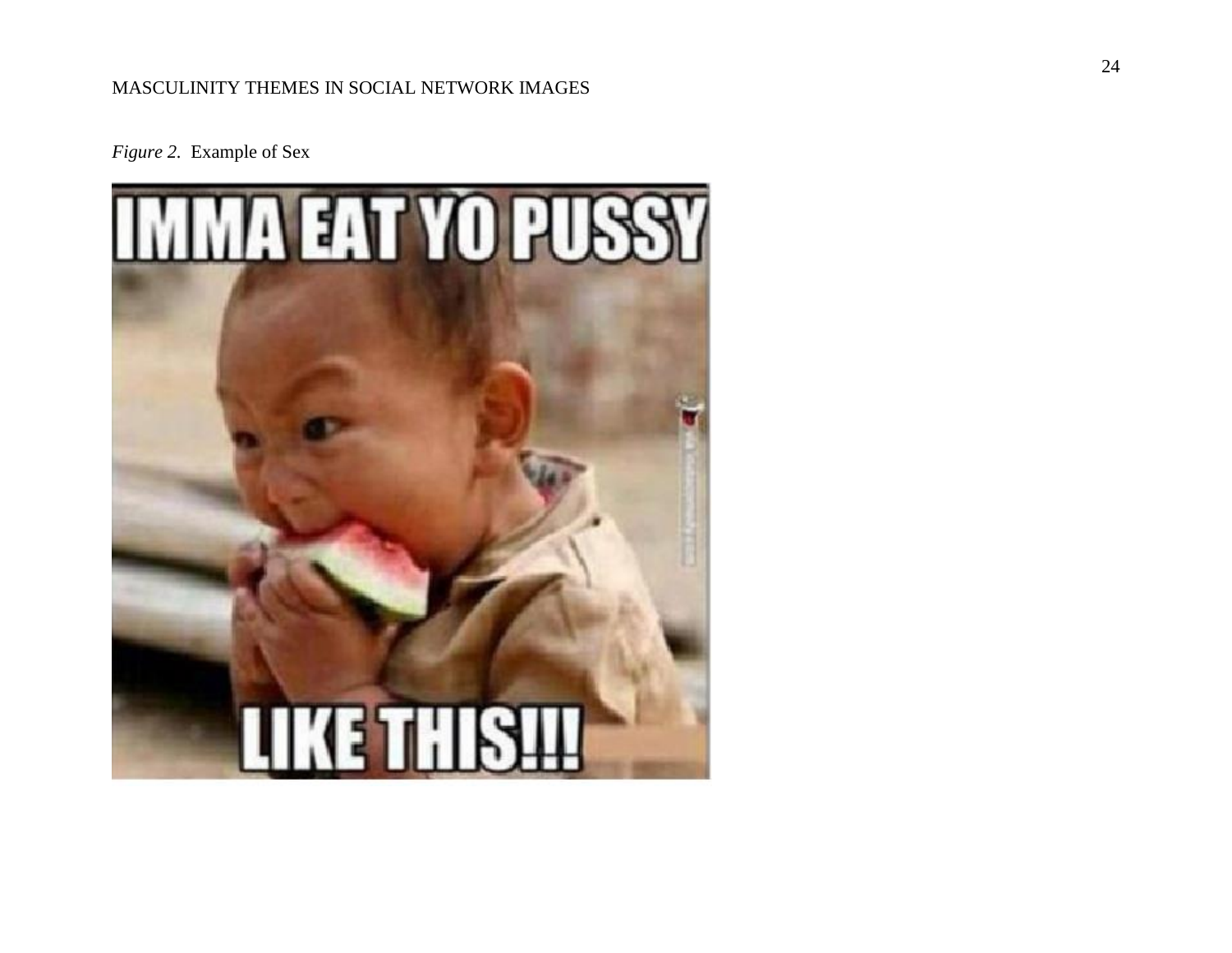

*Figure 3*. Example of Material Status